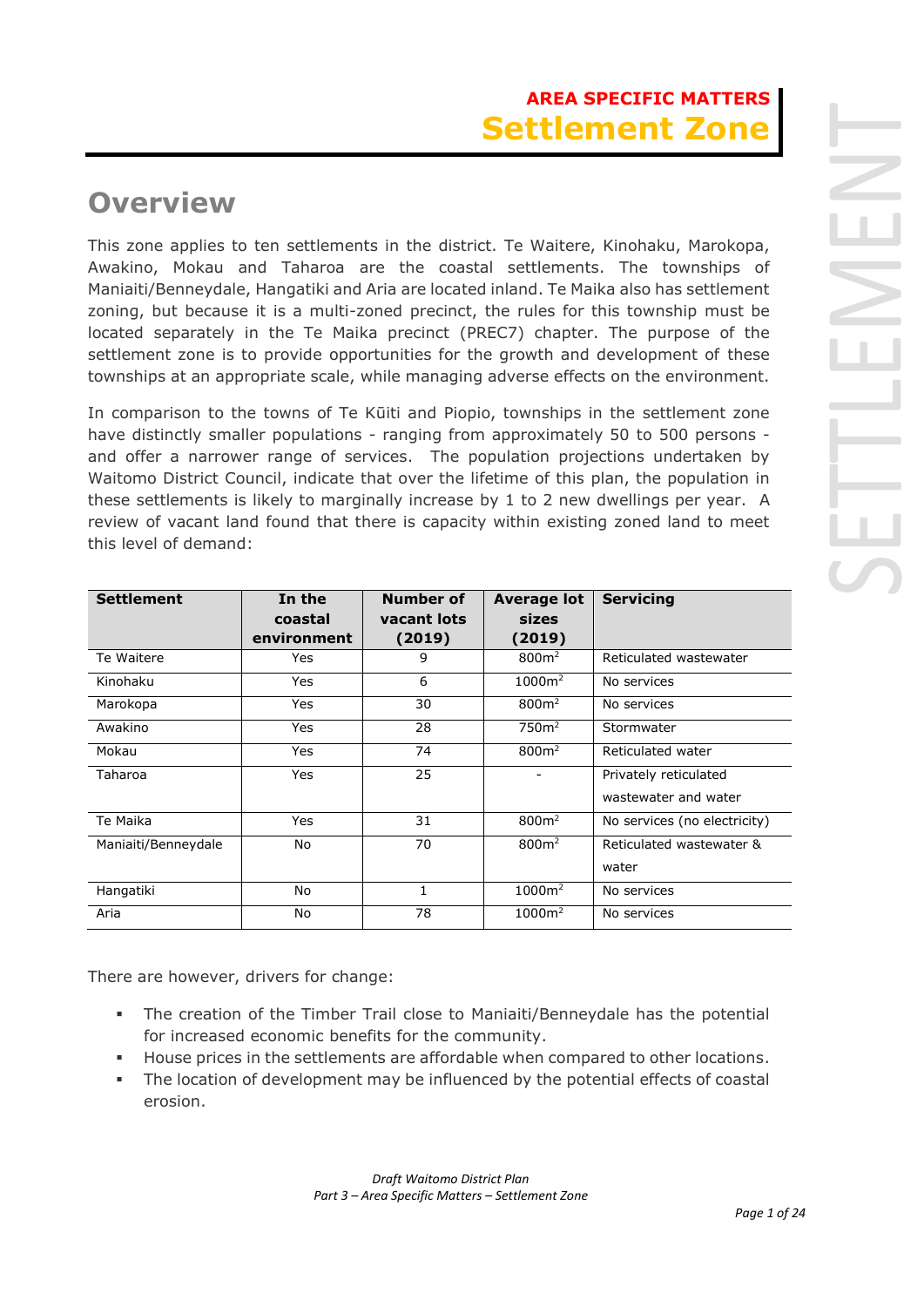▪ Infrastructure upgrades, such as access to fibre for Maniaiti/Benneydale, Marokopa and Mokau, coupled with the nationwide growth of online business and services could increase demand for work from home options and/or start-up businesses.

These drivers may impact on the future location of development within settlements as well as altering the level of demand. The availability of infrastructure (wastewater and water) will also impact on ability and intensity of growth within the settlements.

Mokau, Awakino, Marokopa, Taharoa, Te Waitere, Kinohaku, and Te Maika are located within the coastal environment overlay. Their proximity to the sea means that their populations vary seasonally and this gives rise to different effects. Mokau has the greatest current population base, and the widest range of existing services including a school. Mokau is also the settlement in the district that is exposed to the highest level of risk from coastal erosion. Awakino is located north of Mokau and offers visitor accommodation, a hotel and service station. Marokopa is set at the mouth of the Marokopa River and is a much loved King Country holiday destination and home to a close-knit community.

The settlement of Taharoa has developed to provide accommodation for people working at Taharoa Ironsands Mine. There is a kura, a number of other community facilities and the area is serviced by a private water and wastewater system. The future growth and development of Taharoa is linked to ongoing development of the ironsands mining operation. Te Waitere and Kinohaku are located on the southern side of Kawhia Harbour. Similar to the other coastal settlements, these two communities are very isolated but are supported by large farming hinterlands.

Te Maika is located on a peninsula and forms the southern part of the entrance to Kawhia Harbour. Most of the land is owned by the Te Maika Trust. The settlement is very isolated, has no permanent residents and is only accessible by boat. The Te Maika peninsula also contains significant environmental features which are required to be protected and managed. For each of the coastal settlements, development needs to be undertaken with care. The provisions of the New Zealand Coastal Policy Statement 2010 (NZCPS), the Waikato Regional Coastal Plan and the Waikato Regional Policy Statement provide important direction for future development.

Under section 74 of the Act, this plan must be in accordance with the NZCPS. This plan gives effect to the NZCPS in several different sections, but principally through the provisions in this zone and through the coastal environment chapter. The key NZCPS directions relevant to this zone are:

- Recognising that the protection of coastal values does not preclude use and development within appropriate limits.
- Maintaining and enhancing public walking access to the coast.
- **Ensuring new development is located away from coastal hazards.**

The key directions from the Waikato Regional Coastal Plan and the Waikato Regional Policy Statement are:

Development must be setback from the coastal edge to preserve natural character, avoid natural hazards and to allow wetlands, dunes and beaches to migrate inland.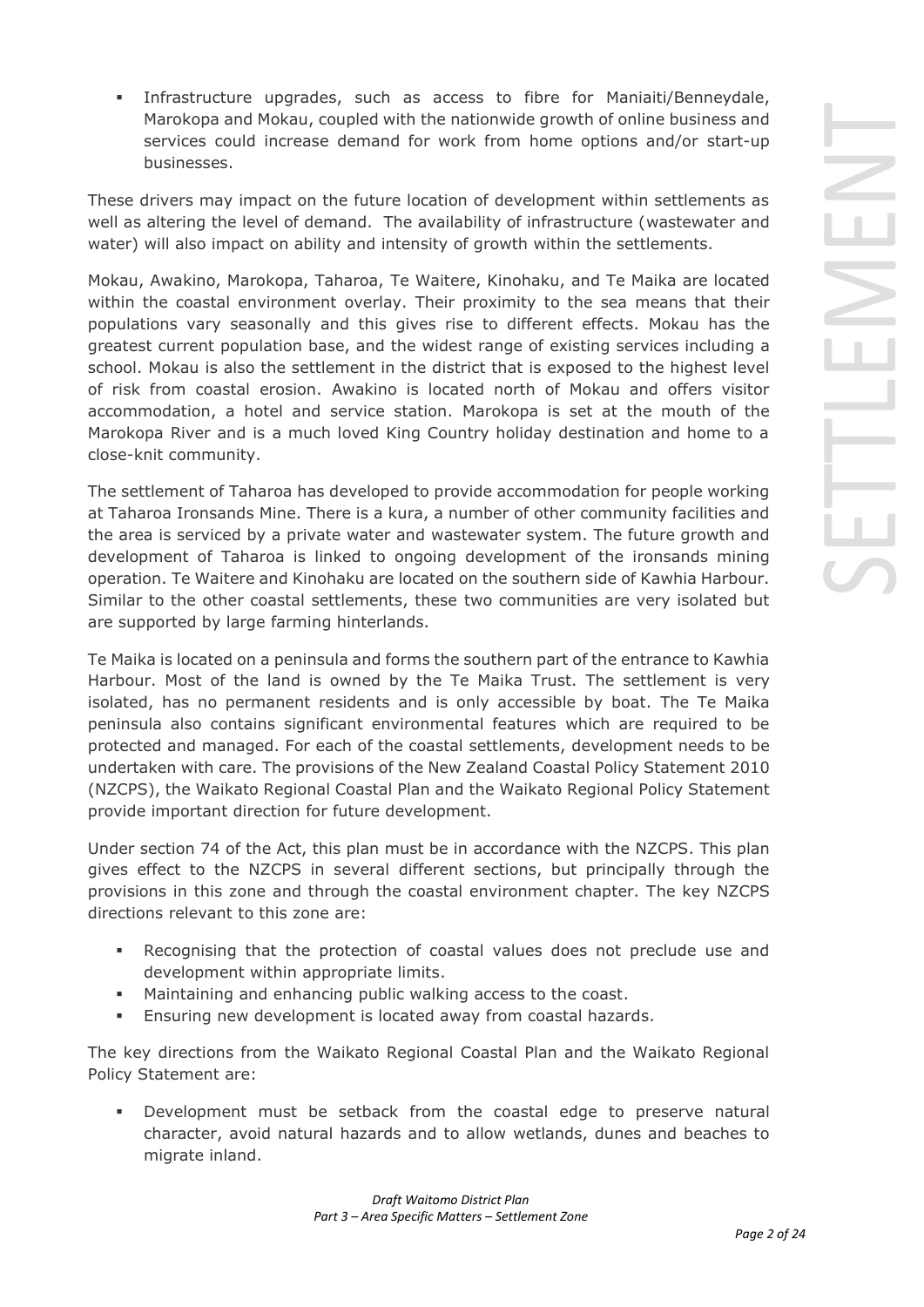- Maintain and enhance public access. Approximately 85% of the district's coastline is not publicly accessible.
- Development must allow for the potential effects of sea level rise.

Maniaiti/Benneydale, Hangatiki and Aria are all located inland. Maniaiti/Benneydale and Aria have a range of facilities including schools, local clubs, community halls and shops. These settlements support expansive rural areas which extend into Taupo and Ruapehu Districts. Hangatiki is largely zoned as a tourism zone, but has small pockets of land that are zoned settlement to provide for existing residential properties.

The existing services provided by these settlements are important and their continued provision is vital for the future of these communities. To promote the future growth and development of housing, visitor accommodation, commercial services and retail activities, this zone enables a range of permitted activities at an appropriate scale and level of effect. Flexibility has also been provided to promote work from home opportunities which recognise the limited employment opportunities in the settlements. This plan envisages that these settlements will develop incrementally over time into mixed use environments in response to demand. Historically Mokau and Maniaiti/Benneydale have been the settlements of highest growth. For this reason, Waitomo District Council has undertaken a Town Concept Plan for both communities to facilitate a planned and co-ordinated approach to future development.

One outcome of the Mokau Town Concept Plan is the creation of the Mokau commercial precinct. The existing commercial area of Mokau serves the local population, surrounding rural area, and people travelling along State Highway 3. A high proportion of Mokau's population are holiday home owners and as a consequence, at weekends, during the whitebaiting season and over summer there is higher demand for goods and services. Currently, there are a limited range of commercial services provided in Mokau. However, it is important for the future sustainability of Mokau that a wider range of activities and services are enabled. The commercial precinct seeks to encourage this outcome. Additionally, it is recognised that over time there may be some demand for industrial activities to locate within Mokau. While no industrial zone is provided in the township, it is anticipated some industrial activities will occur within the Mokau commercial precinct (PREC4).

Part of the settlement zone at Hangatiki is also in the amenity precinct (PREC6) which is located along the State Highway 37 corridor between Hangatiki and Waitomo Caves Village, and between Hangatiki along State Highway 3 to the northern boundary of the district. This area was identified as part of an extensive landscape policy area in the previous district plan. This plan does not identify the same extensive area, instead prioritising the State Highway corridors as areas of rural character requiring maintenance and enhancement. As a multi-zoned precinct, the provisions are located separately in the amenity precinct (PREC6) chapter.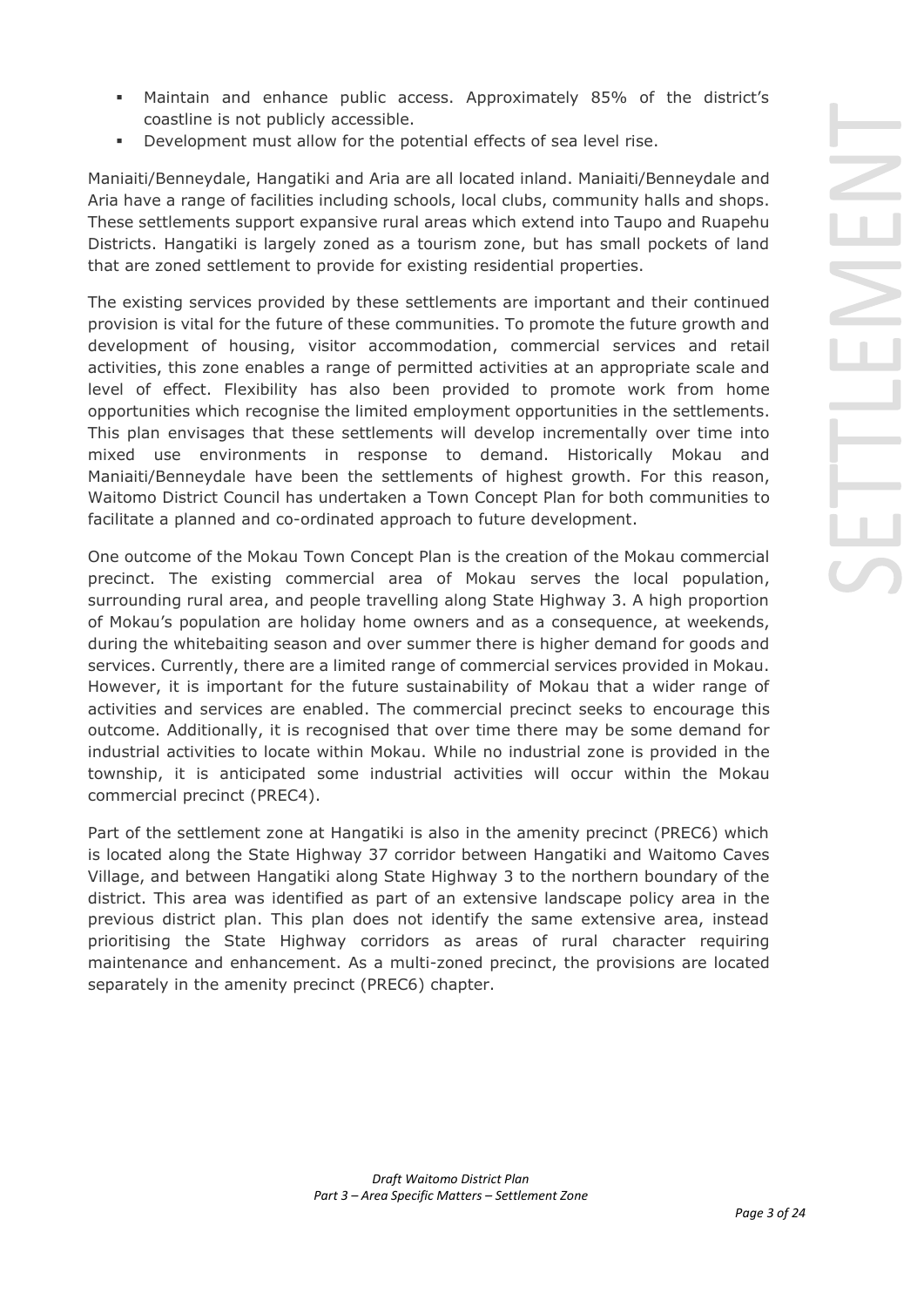# **Objectives**

*Refer also to the relevant objectives in Part 2 District - Wide Matters* 

- **SETZ-O1.** Enable a mix of residential, community and commercial activities of an appropriate scale, to locate within the zone.
- **SETZ-O2.** Light industrial development is appropriately located and is of a nature and scale where any adverse effects can be adequately managed.
- **SETZ-O3.** Maintain and enhance amenity values as far as practicable while recognising the mixed-use nature of the zone.
- **SETZ-O4.** Recognise the economic and employment benefits of visitor accommodation by enabling a range of accommodation options.
- **SETZ-O5.** Ensure new development does not exceed available capacities for servicing and infrastructure.
- **SETZ-O6.** Preserve the natural character of the coastal environment and enhance public access where practicable.
- **SETZ-O7.** Enable mana whenua to express their cultural traditions and values through the provision of hapū-focused, papakāinga housing developments.
- **SETZ-O8.** Recognise and provide for the relationship that mana whenua have with their ancestral sites, ancestral lands, water, wāhi tapu, and other taonga including the coastal environment.
- **SETZ-O9.** Promote the community aspirations identified in the Town Concept Plans by encouraging all new land use activities and redevelopment opportunities to implement the key moves and actions they contain.
- **SETZ-O10.** Ensure new development is designed and located to manage significant risks from natural hazards.

# **Policies**

*Refer also to the relevant policies in Part 2 District - Wide Matters* 

- **SETZ-P1.** Within this zone, provide for a range of activities while ensuring that developments maintain and enhance amenity by:
	- 1. Requiring land use activities and development to be appropriately located and of a density, scale and intensity that maintains the settlement's character; and
	- 2. In Maniaiti/Benneydale and Mokau, encouraging achievement of the outcomes specified in the key moves of the relevant Town Concept Plan; and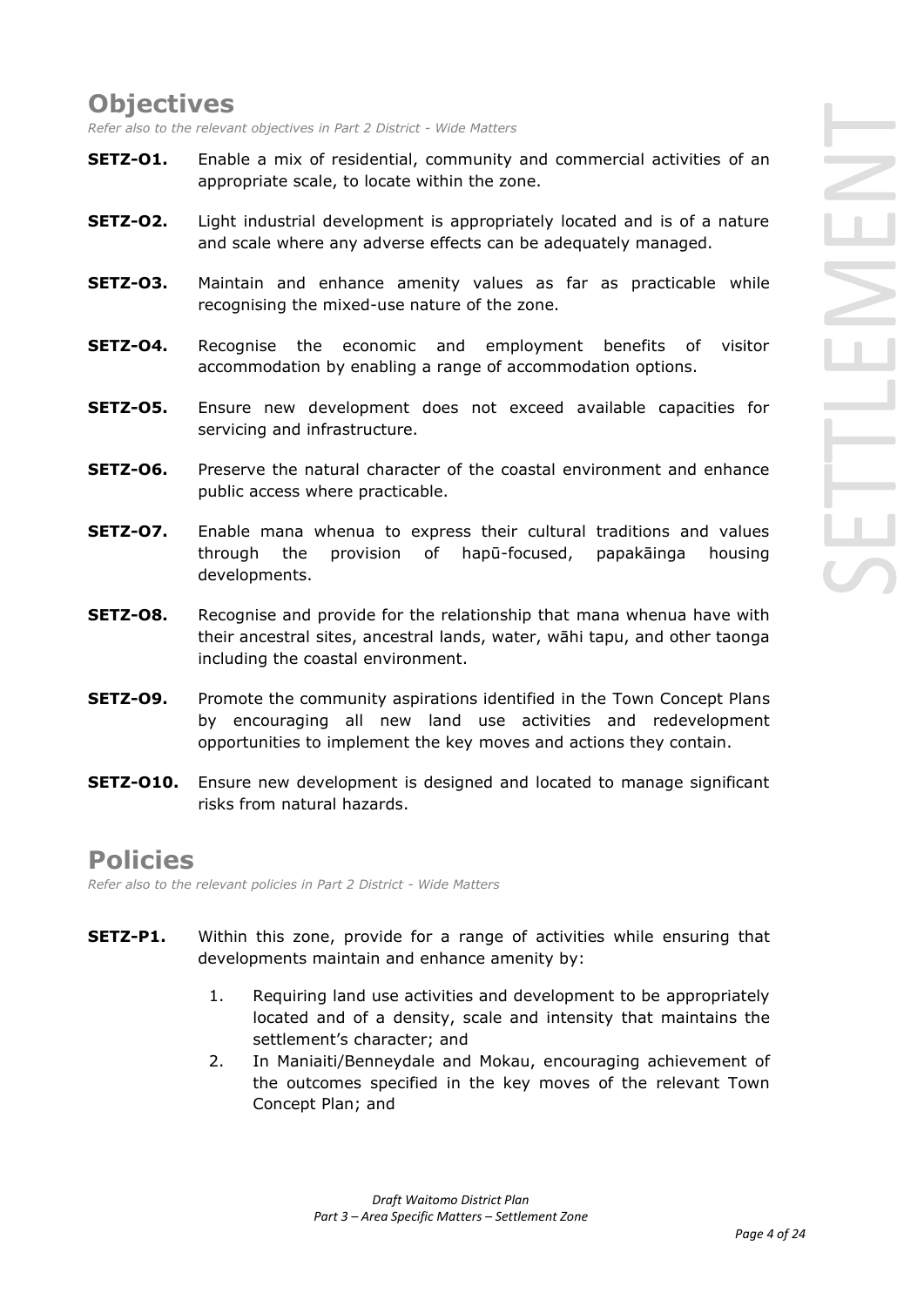- 3. Managing maximum floor space requirement so that the scale, location and operation of activities are consistent with the capacity, design and function of the roading hierarchy; and
- 4. Ensuring new development contributes to the consolidation of activities within the settlement zone boundaries; and
- 5. Encouraging new and innovative commercial, tourism and retail activities, whether these are temporary or permanent; and
- 6. Encouraging the reuse of vacant buildings; and
- 7. Enabling activities which provide for the health and well-being of the community and support an identified local need; and
- 8. Protecting cultural and heritage features; and
- 9. Where a landscape is scheduled over the settlement zone, requiring activities to protect and enhance the natural landscape setting; and
- 10. Encouraging activities which support enhanced public access to the coast, lakes and river margins as appropriate.
- **SETZ-P2.** Manage the actual and potential reverse sensitivity effects between residential activities and commercial and community activities by:
	- 1. Managing the hours of operation of activities; and
	- 2. Ensuring the bulk, design, scale and intensity of structures used for non-residential activities does not detract from local residential character; and
	- 3. Employing screening, landscaping, height, building coverage, and bulk and location controls as the primary means of maintaining the amenity values and character of the zone in respect of privacy, access to sunlight and overshadowing; and
	- 4. Managing noise and traffic effects by directing commercial and community activities to specific locations within the zone; and
	- 5. Ensuring adequate provision is made for on-site parking and vehicle manoeuvring areas and requiring activities to mitigate adverse effects related to traffic generation during night-times and early mornings; and
	- 6. Enabling appropriately scaled and located commercial and community activities only where the design maintains zone amenity, quality and character, and where servicing issues are appropriately addressed.
- **SETZ-P3.** Within the Mokau commercial precinct:
	- 1. Promote developments which increase levels of community selfsufficiency, in a way and at a rate that supports local employment opportunities and increases the range of goods and services available for residents and visitors; and
	- 2. Enable light industrial activities and motor vehicle repair garages of an appropriate scale and nature, provided that adverse effects on adjoining activities are managed and the future capacity of the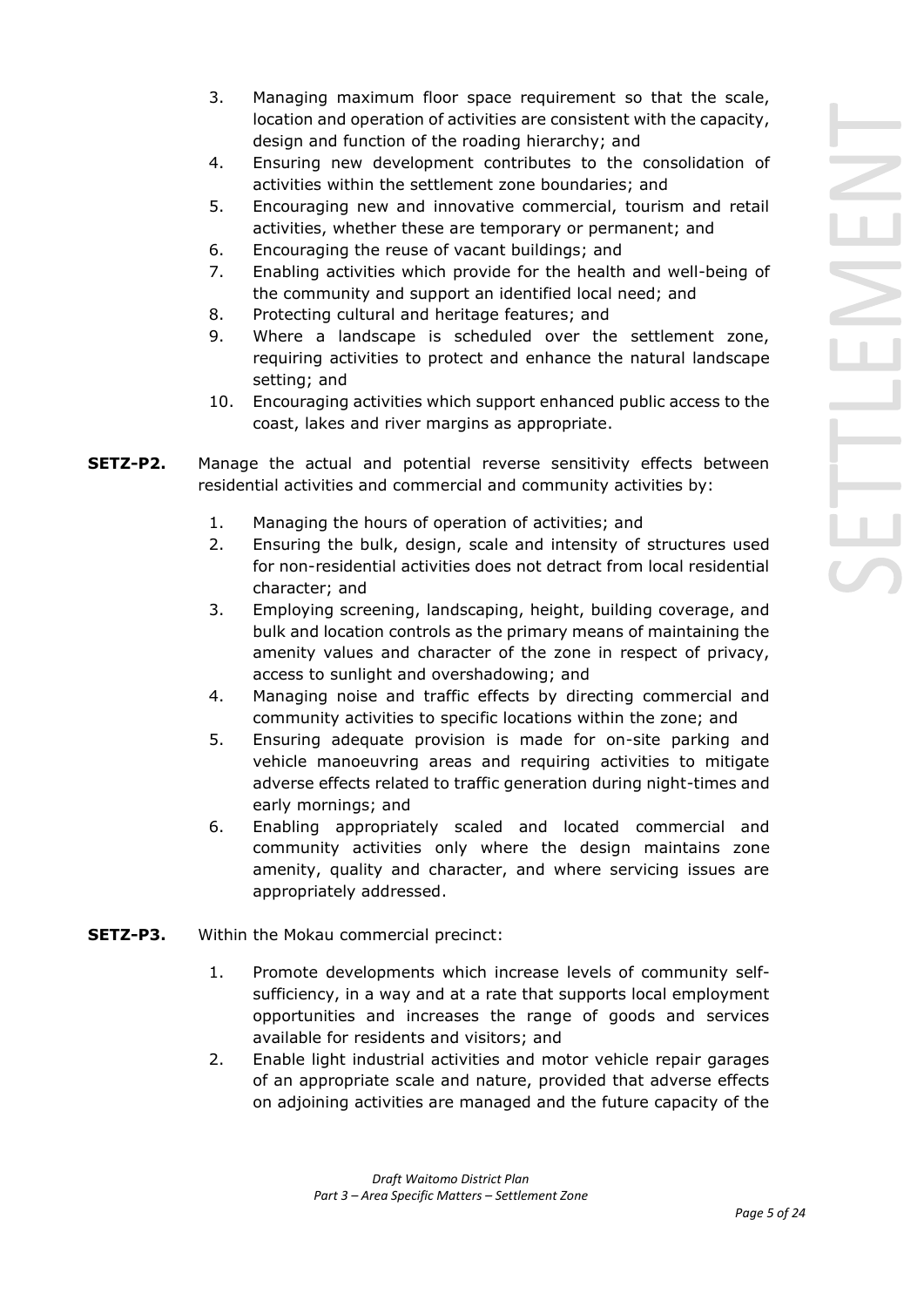commercial precinct to meet projected demand is not significantly affected; and

- 3. Ensure the height and scale of any new structure is in keeping with its surroundings; and
- 4. Direct more intensive housing developments co-housing, papakāinga and tiny house developments – away from the commercial precinct and into the settlement zone to maintain capacity for commercial activities; and
- 5. Avoid the establishment of primary production activities; and
- 6. Encourage developments that implement the outcomes specified in the key moves of the Mokau Town Concept Plan.
- **SETZ-P4.** Encourage a range of housing options where these are consistent with the key elements of the zone's amenity and character and at a density commensurate with the existing or planned infrastructure of the settlement.
- **SETZ-P5.** Encourage appropriately scaled and located commercial and community activities to provide for local employment, to enhance the economic and social wellbeing of residents and to provide activities and services for visitors.
- **SETZ-P6.** Recognise the potential employment benefits that home businesses can provide in settlements and enable local enterprise while minimising the adverse effects on adjoining properties as far as practicable.
- **SETZ-P7.** Land use activities and development should be restricted to a density, scale and intensity and be located appropriately, in order to maintain the zone's character and amenity. This policy particularly applies to, but is not limited to large scale retail activities and heavy industrial activities.
- **SETZ-P8.** Ensure that amenity and safety is maintained within the zone and that reverse sensitivity effects are minimised by:
	- 1. Requiring that activities and structures are set back from road and internal boundaries and incorporate landscaping; and
	- 2. Requiring noise sensitive activities located adjacent to State Highways and/or railways to provide sufficient acoustic treatment to protect the level of amenity anticipated in the zone; and
	- 3. Ensuring activities do not compromise the safe operation of the land transport network; and
	- 4. Minimising the effects of activities that detract from the amenity of other sites within the surrounding environment while recognising that by providing for a mixture of activities, the level of effect and the anticipated amenity is different from the residential zone; and
	- 5. Recognising that at the interface with the rural zone, farming, forestry and quarrying activities are an established and accepted component of the rural environment and may generate noise, odour, dust and visual effects; and
	- 6. Maintaining building coverage standards to ensure structures and activities retain the character of open space and connection to the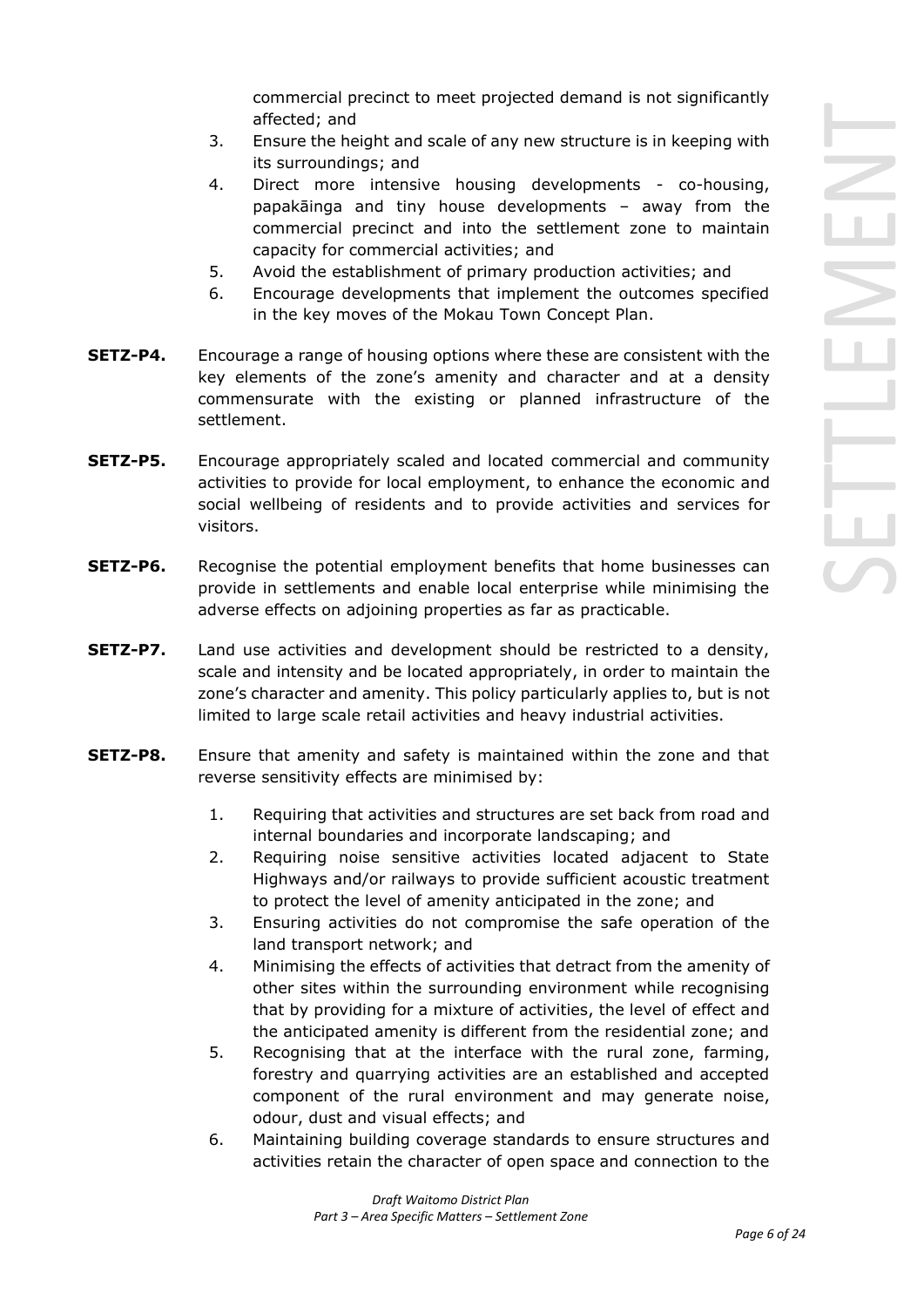natural landscape particularly in the coastal environment and landscapes of high amenity value; and

- 7. Managing the keeping of animals to a level that is compatible with the amenity expectations of the zone; and
- 8. Avoiding the establishment of fortified sites.
- **SETZ-P9.** Minimise the potential for residential based visitor accommodation to generate adverse traffic and noise effects on adjoining properties by restricting maximum occupancy.
- **SETZ-P10.** Visitor accommodation developments should be of a scale that is consistent with existing structures in the settlement and must manage the potential adverse effects including those arising from noise and traffic generation.
- **SETZ-P11.** Where camping grounds are proposed, ensure there is adequate servicing, parking and the proposal includes measures to reduce the potential for adverse effects by managing landscaping, the layout and design and proximity of activities to site boundaries.
- **SETZ-P12.** Industrial activities are generally not compatible with the anticipated level of amenity in the settlement zone, however some activities of a light industrial nature, such as motor vehicle repair garages, may be appropriate where:
	- 1. The activity provides an important service for the community and contributes to economic development and employment; and
	- 2. Any new structures or extensions are of a scale that is consistent with existing structures in the settlement; and
	- 3. The activity is adequately serviced and can provide appropriate onsite parking and vehicle manoeuvring; and
	- 4. Any potential adverse effects including the management of light spill, noise sources, the position of the vehicle access(es), the effects of traffic generation and the location of outdoor storage areas can be appropriately addressed.
- **SETZ-P13.** Where reticulated wastewater networks are not available, restrict the scale and intensity of development and subdivision to ensure it can be serviced by on site non-reticulated wastewater and stormwater methods.
- **SETZ-P14.** Ensure traffic generated by new development does not compromise road safety or efficiency.
- **SETZ-P15.** In the coastal settlements, inappropriate subdivision, use and development must be avoided, and the distinctive natural character of the coastal environment shall be preserved by:
	- 1. Requiring buildings and structures to be setback from coastal margins; and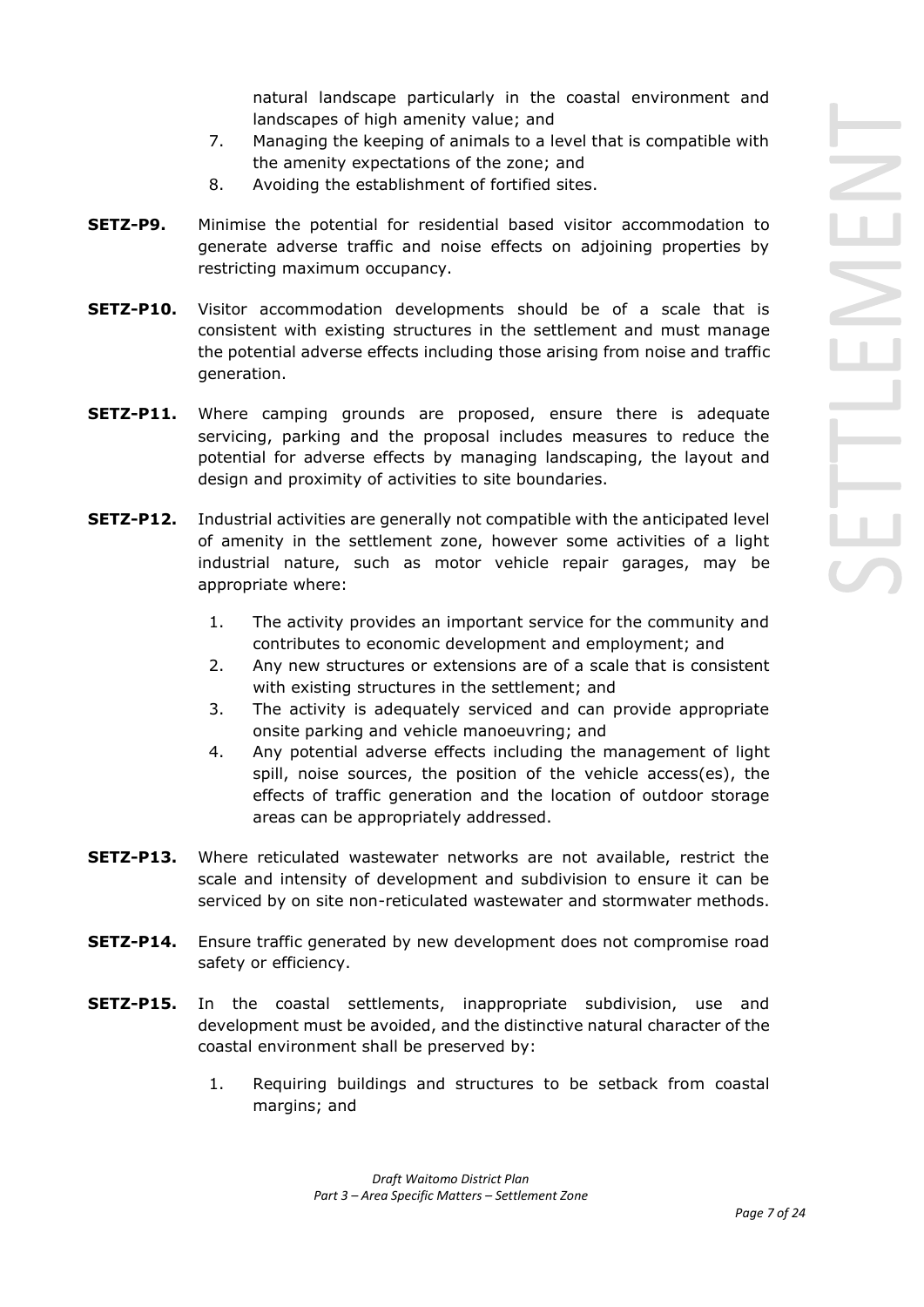- 2. Avoiding development on or adjoining the coastal margins that inhibits public access to the coastal marine area; and
- 3. Encouraging the provision of esplanade reserves or other appropriate forms of public access; and
- 4. Taking into account the effects of coastal hazards and the impact of climate change on sea levels.
- **SETZ-P16.** Where a resource consent is required for an activity, ensure subdivision, use or development does not adversely affect the relationship that mana whenua have with their ancestral sites, ancestral lands, water, sites wāhi tapu, and other taonga.
- **SETZ-P17.** Provide for buildings and activities that enable mana whenua to connect with their ancestral sites, ancestral lands, water, sites wāhi tapu, and other taonga.
- **SETZ-P18.** Adequate assessment of the natural hazard risk must be undertaken prior to the establishment of new development. Some areas may not be appropriate for development if the natural hazard risk cannot be appropriately managed.

# **Rules**

The rules that apply to the settlement zone are contained in the tables listed below. To undertake any activity, it must comply with all the rules listed in:

- SETZ Table 1 Activities Rules; and
- SETZ Table 2 Performance Standards; and
- SETZ Table 3 Activities Rules Mokau commercial precinct (PREC4); and
- Any relevant provision in Part 2 District-Wide Matters.

Where an activity breaches more than one rule, the most restrictive status shall apply to the activity.

Refer to [Part 1](javascript:void(0)) - How the Plan Works for an explanation of how to use this Plan, including activity status abbreviations.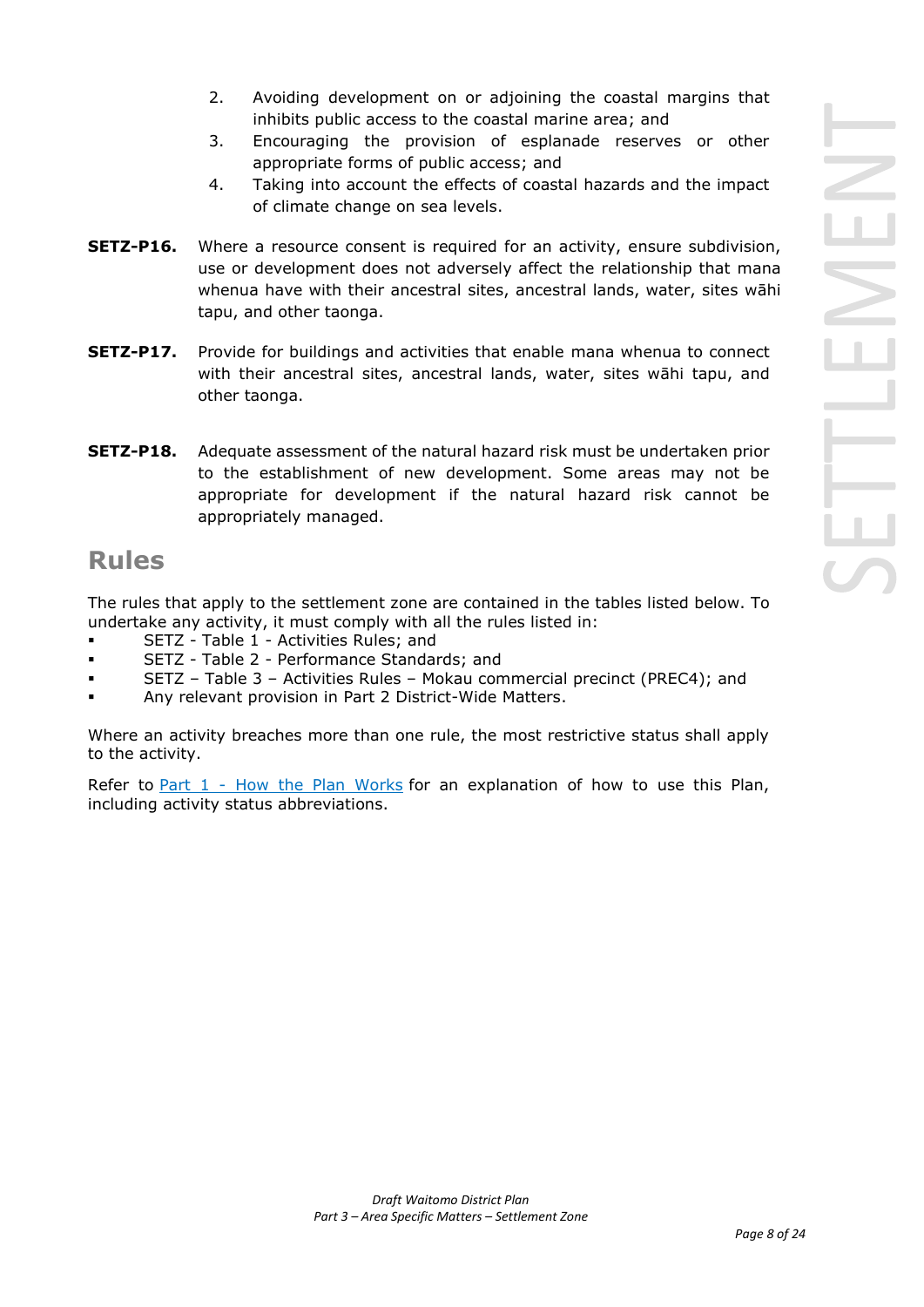**The rules in this table apply to the settlement zone outside of Mokau commercial precinct (PREC4) The provisions for Te Maika are in the Te Maika precinct (PREC7) chapter**

| SETZ-R1. | Residential units, minor residential units, duplex dwellings and show homes    |
|----------|--------------------------------------------------------------------------------|
| SETZ-R2. | Co-housing, papakäinga and tiny house developments                             |
| SETZ-R3. | <b>Residential based visitor accommodation</b>                                 |
| SETZ-R4. | <b>Marae complex</b>                                                           |
| SETZ-R5. | <b>Emergency services facilities</b>                                           |
| SETZ-R6. | Accessory buildings ancillary to any permitted activity                        |
| SETZ-R7. | Construction, additions and alteration of buildings for any permitted activity |

### **Activity status: PER**

#### **Where:**

- 1. All of the performance standards in SETZ –Table 2 are complied with; and
- 2. Show homes are subject to the same requirements as a residential unit.

*Note: Where the building is listed in SCHED1 - Heritage Buildings and Structures, also see the historic heritage chapter.*

*Note: For Te Waitere, Kinohaku, Marokopa, Awakino, Mokau and Taharoa the rules in the coastal environment chapter also apply.* 

*Note: Where building work is carried out (for example to join two tiny houses together by a walkway or create a permanent deck) or where kitchen and bathroom plumbing fittings need to be connected to reticulated water or wastewater systems or septic tank systems, the tiny house becomes a building.*

**Activity status where compliance is not achieved with SETZ-R29 to SETZ-R39: RDIS**

**Activity status where compliance is not achieved with SETZ-R40 to SETZ-44: DIS**

**Where the activity is RDIS, the matters over which discretion is restricted are:**

(a) The matters of discretion associated with any performance standard which cannot be complied with in SETZ -Table 2.

| SETZ-R8.                    | <b>Home businesses</b>                               |               |  |                                |  |
|-----------------------------|------------------------------------------------------|---------------|--|--------------------------------|--|
| <b>Activity status: PER</b> |                                                      | Activity      |  | status where compliance is not |  |
| Where:                      |                                                      | achieved: DIS |  |                                |  |
|                             | 1. No more than two full time equivalent persons who |               |  |                                |  |
|                             | do not reside on the site are employed in the home   |               |  |                                |  |
|                             | business, except in tiny house developments where    |               |  |                                |  |
|                             | only the people living on the site can be engaged in |               |  |                                |  |
| the home business; and      |                                                      |               |  |                                |  |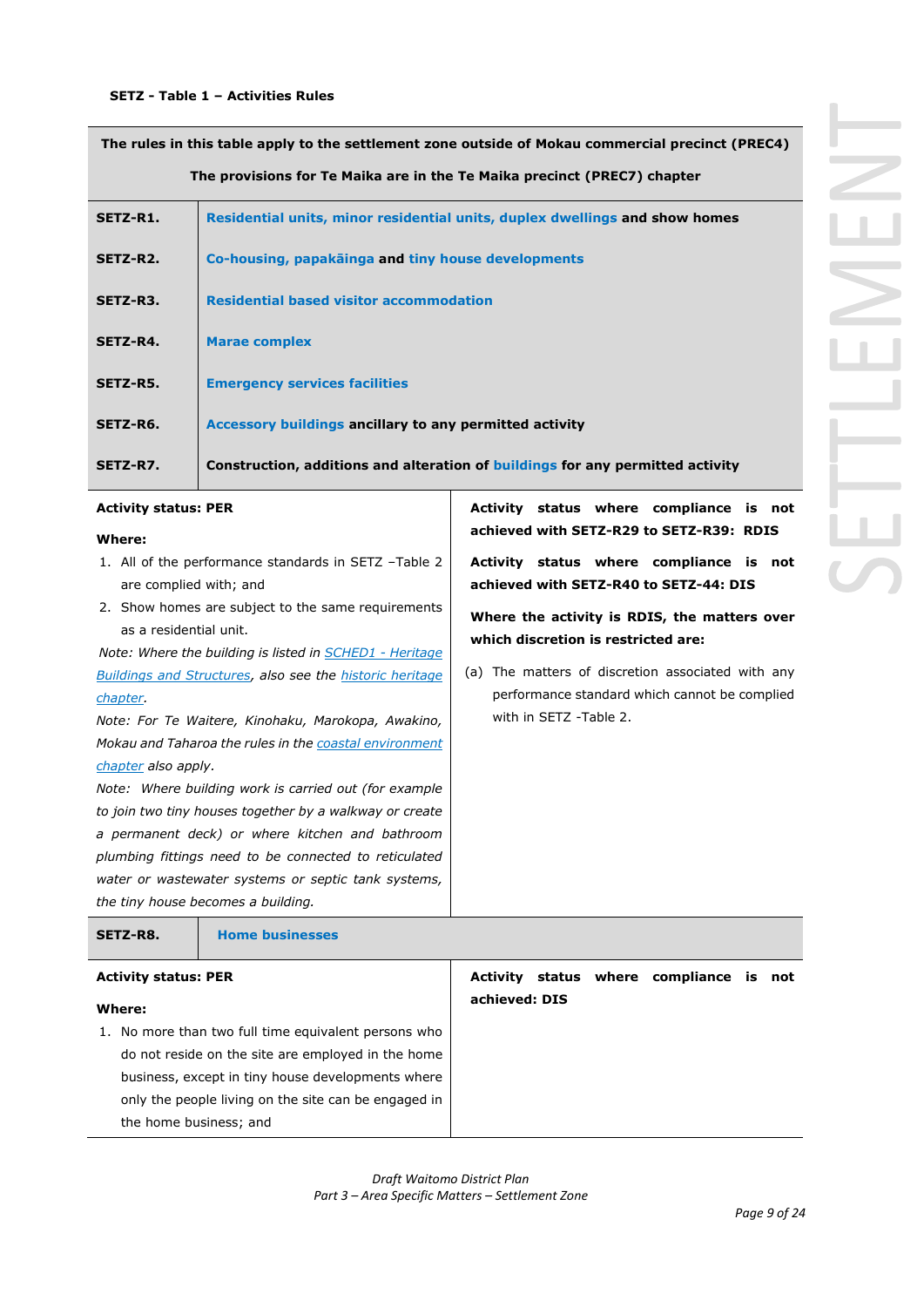- 2. The hours of operation for the home business are between 7am and 7pm Monday to Friday and between 9am and 5pm Saturday, Sunday and Public Holidays; and
- 3. The home business and household(s) combined must not generate more than 22 vehicle movements to the site per 24 hour period; and
- 4. Any outdoor storage must be screened from any road or public space; and
- 5. A home business may include home based child care but must not be any of the following activities: panel beating, spray painting, motor vehicle repair or wrecking, fibre glassing activities involving heavy vehicles, sheet metal work, wrought iron work, activities involving scrap metal or demolition materials or hazardous waste substances, activities involving fish or meat processing, funeral parlours, boarding or breeding kennels or catteries. In the settlement zone these activities are **industrial activities.**

| SETZ-R9.         | Cafes, restaurants, clubrooms and licensed premises, coffee carts and food trucks                                                                                                                                |
|------------------|------------------------------------------------------------------------------------------------------------------------------------------------------------------------------------------------------------------|
| SETZ-R10.        | Retail activities and pop-up shops where the total gross floor area does not exceed<br>150 $m2$ per site                                                                                                         |
| SETZ-R11.        | <b>Commercial services and indoor fitness centres</b>                                                                                                                                                            |
| <b>SETZ-R12.</b> | <b>Educational facilities and community facilities, libraries and museums</b>                                                                                                                                    |
| SETZ-R13.        | Tourism facilities where the total gross floor area does not exceed 150 m <sup>2</sup> per site                                                                                                                  |
| SETZ-R14.        | Healthcare facilities where the total gross floor area does not exceed 150 $m2$ per<br>site                                                                                                                      |
| <b>SETZ-R15.</b> | Hire of motorised and non-motorised vehicles and recreational equipment and<br>ancillary repair of vehicles/equipment being hired where the total gross floor area<br>does not exceed $150 \text{ m}^2$ per site |
| <b>SETZ-R16.</b> | <b>Visitor accommodation</b>                                                                                                                                                                                     |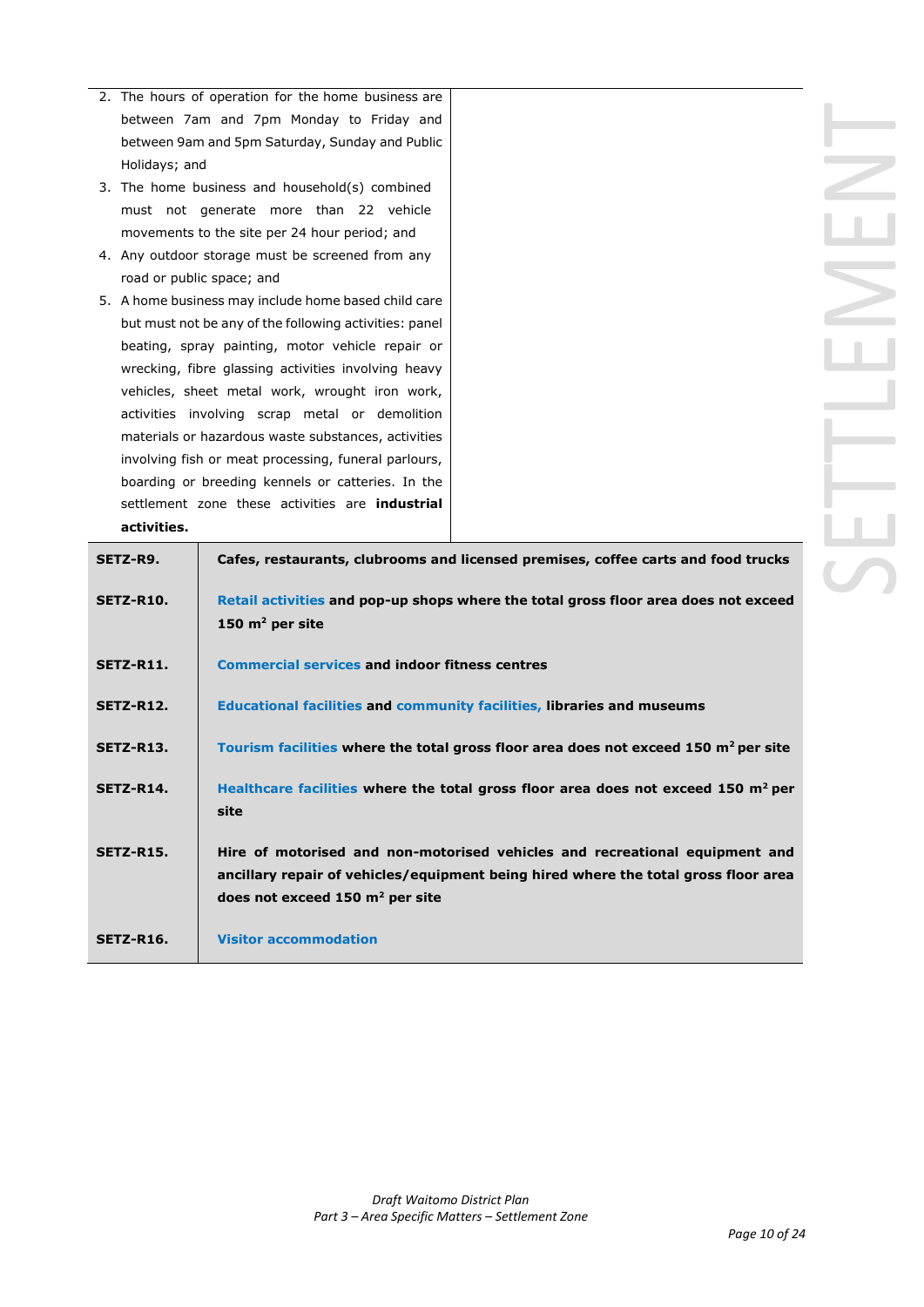| <b>Activity status: PER</b>                                          |                                                                                                                                                                                                                                                                                                                                                                                                                                                                                                                                                                                                                                                                                                                                                                                | Activity status where compliance is not                  |  |  |
|----------------------------------------------------------------------|--------------------------------------------------------------------------------------------------------------------------------------------------------------------------------------------------------------------------------------------------------------------------------------------------------------------------------------------------------------------------------------------------------------------------------------------------------------------------------------------------------------------------------------------------------------------------------------------------------------------------------------------------------------------------------------------------------------------------------------------------------------------------------|----------------------------------------------------------|--|--|
| <b>Where:</b>                                                        |                                                                                                                                                                                                                                                                                                                                                                                                                                                                                                                                                                                                                                                                                                                                                                                | achieved: DIS                                            |  |  |
| are complied with; and<br>Road; or                                   | 1. All of the performance standards in SETZ -Table 2<br>2. In Mokau the activities must occur on front sites<br>adjacent to State Highway 3 or Oha Street; or<br>3. In Marokopa the activities must occur on front sites<br>adjacent to Marokopa Road or Rauparaha Street; or<br>4. In Maniaiti/Benneydale the activities must occur on<br>front sites adjacent to State Highway 30 or Maniaiti<br>5. In Taharoa the activities must occur on front sites<br>adjacent to Taharoa Road or Kiwi Street; or<br>6. In Awakino, Aria, Kinohaku and Te Waitere the<br>activities may anywhere in the settlement zone but<br>must occur on front sites.<br>Note: Outside of the areas specified in $(2)$ to $(6)$ and in<br>Hangatiki, these activities are discretionary activities. |                                                          |  |  |
|                                                                      | Note: For the avoidance of doubt nothing in this rule                                                                                                                                                                                                                                                                                                                                                                                                                                                                                                                                                                                                                                                                                                                          |                                                          |  |  |
|                                                                      | precludes anybody from living on site                                                                                                                                                                                                                                                                                                                                                                                                                                                                                                                                                                                                                                                                                                                                          |                                                          |  |  |
| SETZ-R17.                                                            | Housing and keeping of animals                                                                                                                                                                                                                                                                                                                                                                                                                                                                                                                                                                                                                                                                                                                                                 |                                                          |  |  |
| <b>Activity status: PER</b>                                          |                                                                                                                                                                                                                                                                                                                                                                                                                                                                                                                                                                                                                                                                                                                                                                                | Activity status where compliance is not<br>achieved: DIS |  |  |
| Where:<br>settlement zone; and<br>than 1000 $m2$ and;<br>(i)<br>(ii) | 1. The number of poultry must not exceed 5 per site<br>and must not include any roosters; and<br>2. Sites may be used for grazing of horses and farm<br>animals but pigs must not be kept within the<br>3. A maximum of two beehives are permitted per site<br>only where the net site area is equal to or greater<br>The site is not adjacent to an educational<br>facility or a community facility; and<br>The beehive(s) are located at least 5 m from<br>any site boundary.                                                                                                                                                                                                                                                                                                |                                                          |  |  |
| SETZ-R18.                                                            | Demolition and/or removal of buildings and structures                                                                                                                                                                                                                                                                                                                                                                                                                                                                                                                                                                                                                                                                                                                          |                                                          |  |  |
| <b>Activity status: PER</b>                                          | Note: Where the building is listed in <b>SCHED1</b> - Heritage                                                                                                                                                                                                                                                                                                                                                                                                                                                                                                                                                                                                                                                                                                                 | Activity status where compliance is not<br>achieved: N/A |  |  |
| chapter.                                                             | Buildings and Structures, see the historic heritage                                                                                                                                                                                                                                                                                                                                                                                                                                                                                                                                                                                                                                                                                                                            |                                                          |  |  |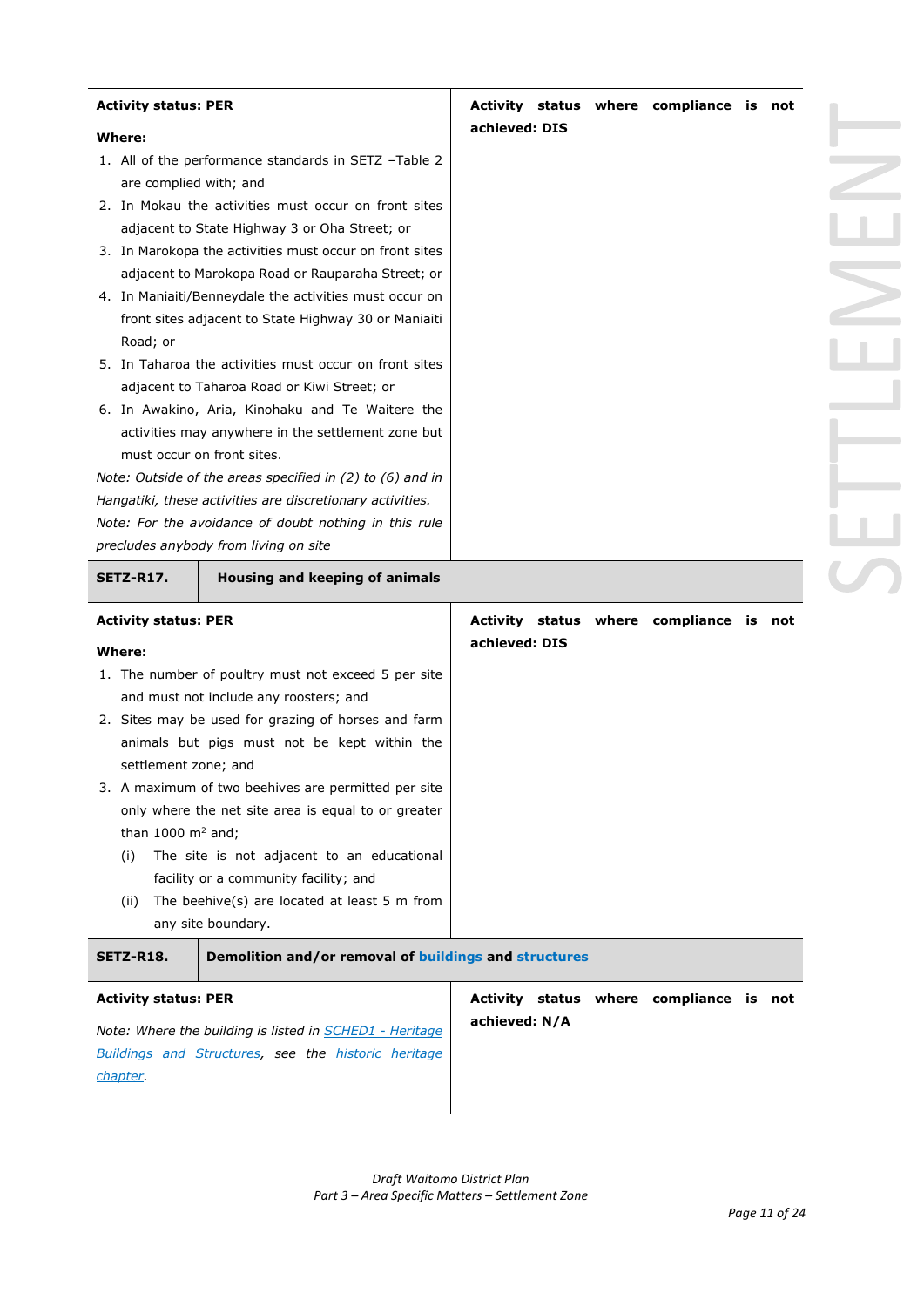#### **Activity Status: RDIS**

#### **Matters over which discretion is restricted:**

- (a) The size, design, location, construction and materials used; and
- (b) Effects on the streetscape and amenity of the area; and
- (c) The provision of adequate infrastructure to service the activity; and
- (d) The level of on-site amenity, landscaping and outdoor living space provided to residents; and
- (e) Adverse effects on the safe, efficient and effective operation of the road transport network, giving particular consideration to pedestrian and cyclist safety; and
- (f) Parking, manoeuvring and access; safety and efficiency, including the provision of sufficient off-street parking and the effects of traffic generation; and
- (g) Consideration of reverse sensitivity effects; and
- (h) The extent to which the key moves in the relevant Town Concept Plan has been considered and provided for.

#### **Activity status where compliance is not achieved: N/A**

**SETZ-R20. Motor vehicle repair garages**

#### **Activity Status: RDIS**

#### **Where:**

1. All of the performance standards in SETZ - Table 2 are complied with.

### **Matters over which discretion is restricted:**

- (a) The layout, design and location of activities on the site, including the workshop, parking and loading areas; and
- (b) The time and duration of the noise effect and the anticipated noise level; and
- (c) Effects on the streetscape and amenity of the area; and
- (d) Adverse effects on the safe, efficient and effective operation of the road transport network, giving particular consideration to pedestrian and cyclist safety; and
- (e) Parking, manoeuvring and access; safety and efficiency, including the provision of sufficient off-street parking and the effects of traffic generation; and
- (f) The extent to which topographical and geographical features, landscaping and screening on the site will assist in the management of effects; and
- (g) Consideration of reverse sensitivity effects.

#### **Activity status where compliance is not achieved: DIS**

| SETZ-R21. | <b>Camping grounds</b> |  |
|-----------|------------------------|--|
|-----------|------------------------|--|

#### **Activity Status: RDIS**

#### **Where:**

1. All of the performance standards in SETZ - Table 2 are complied with.

#### **Matters over which discretion is restricted:**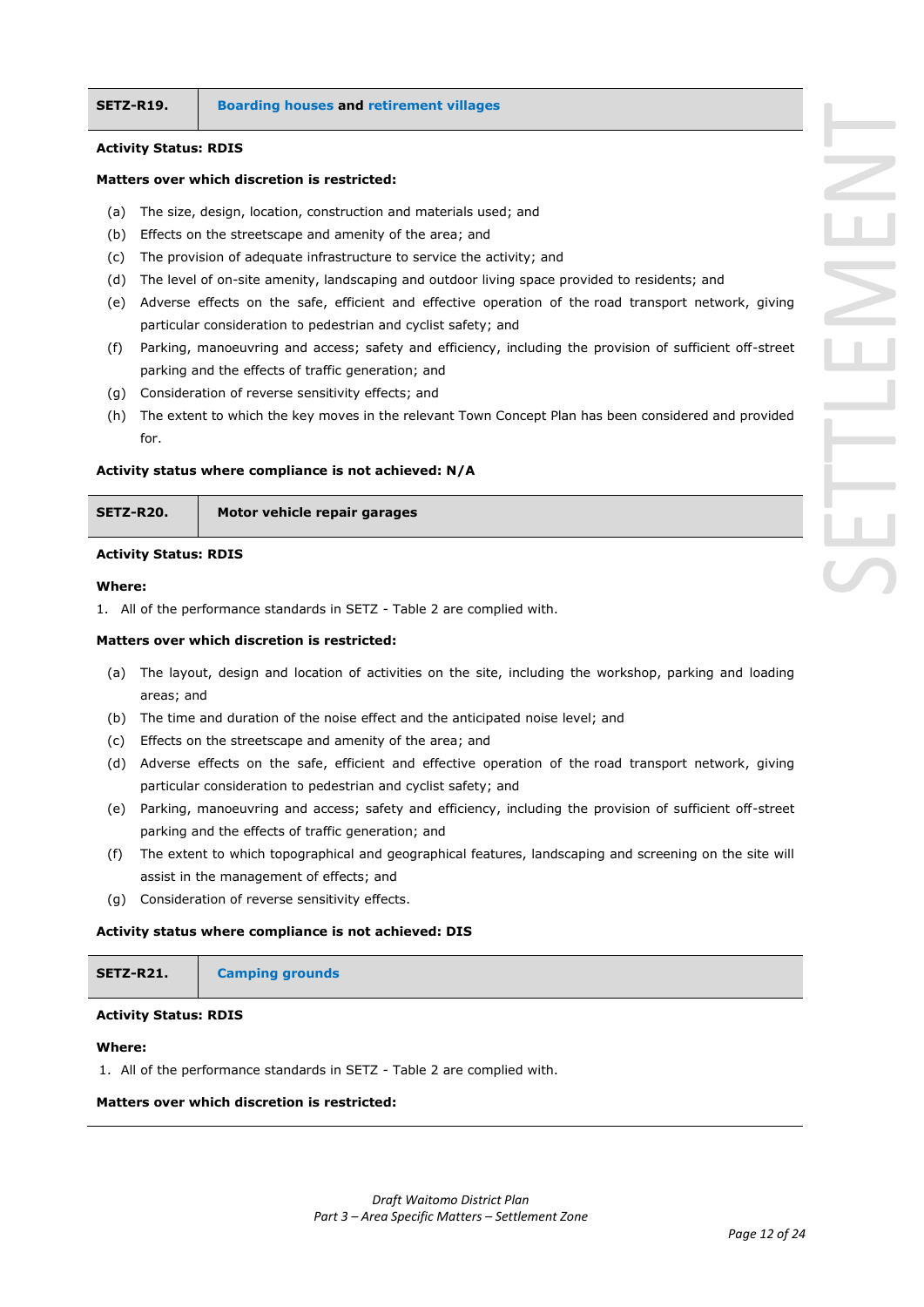- (a) The layout, design and location of activities on the site, including lighting, indoor and outdoor communal areas and facilities such as playgrounds and swimming pools, and their proximity to activities on adjacent sites; and
- (b) The size, design, location, construction and materials used; and
- (c) Effects on the streetscape and amenity of the area; and
- (d) The time and duration of the noise effect and the anticipated noise level; and
- (e) Adverse effects on the safe, efficient, and effective operation of the road transport network, giving particular consideration to pedestrian and cyclist safety; and
- (f) Parking, manoeuvring and access; safety and efficiency, including the provision of sufficient off-street parking and the effects of traffic generation; and
- (g) Consideration of reverse sensitivity effects; and
- (h) The extent to which topographical and geographical features, landscaping and screening on the site will assist in the management of effects.

#### **Activity status where compliance is not achieved: DIS**

| SETZ-R22.                   | <b>Service stations</b>                              |  |  |  |  |
|-----------------------------|------------------------------------------------------|--|--|--|--|
| SETZ-R23.                   | <b>Helipads and helicopter landings sites</b>        |  |  |  |  |
| <b>Activity status: DIS</b> | status where compliance is<br><b>Activity</b><br>not |  |  |  |  |

**achieved: N/A**

*Note: SETZ-R23 does not apply to landing of aircraft by emergency services or any other aircraft in the event of an emergency. Also see the temporary activities chapter.*

| SETZ-R24. | Activities not otherwise listed in Table 1 |
|-----------|--------------------------------------------|
| SETZ-R25. | <b>Industrial activities</b>               |

| <b>Activity status: DIS</b> |               |  | Activity status where compliance is not |  |
|-----------------------------|---------------|--|-----------------------------------------|--|
|                             | achieved: N/A |  |                                         |  |

| <b>SETZ-R26.</b>           | <b>Primary production activities</b>                     |                                                          |  |  |  |
|----------------------------|----------------------------------------------------------|----------------------------------------------------------|--|--|--|
| SETZ-R27.                  | Large format retail and outdoor retail activities        |                                                          |  |  |  |
| <b>Activity status: NC</b> |                                                          | Activity status where compliance is not<br>achieved: N/A |  |  |  |
| <b>SETZ-R28.</b>           | <b>Fortified sites</b>                                   |                                                          |  |  |  |
| <b>Activity status: PR</b> | Activity status where compliance is not<br>achieved: N/A |                                                          |  |  |  |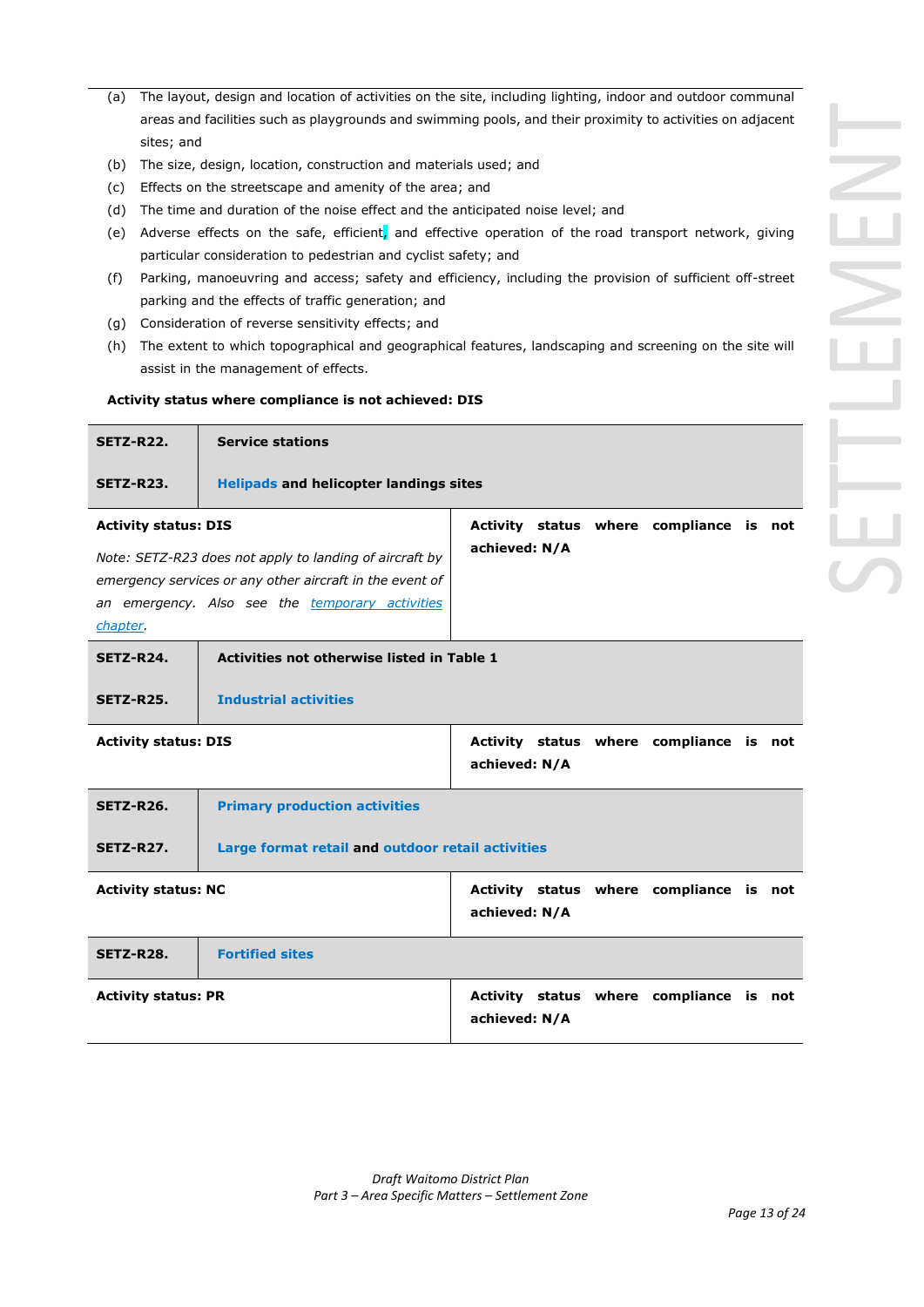|  | <b>SETZ - Table 2 - Performance Standards</b> |  |
|--|-----------------------------------------------|--|
|--|-----------------------------------------------|--|

| Minimum setback from road boundaries<br>SETZ-R29.                                                                                                                                                                                                                                                                                                                                                                                                                                                                                                                                                                                                                                                                                                                                                                                                                                                                                    |                                                                                                                                                                                                                                                                                                                                                                                                                                                                                                                                                                                                                                                                                                                                                                    |
|--------------------------------------------------------------------------------------------------------------------------------------------------------------------------------------------------------------------------------------------------------------------------------------------------------------------------------------------------------------------------------------------------------------------------------------------------------------------------------------------------------------------------------------------------------------------------------------------------------------------------------------------------------------------------------------------------------------------------------------------------------------------------------------------------------------------------------------------------------------------------------------------------------------------------------------|--------------------------------------------------------------------------------------------------------------------------------------------------------------------------------------------------------------------------------------------------------------------------------------------------------------------------------------------------------------------------------------------------------------------------------------------------------------------------------------------------------------------------------------------------------------------------------------------------------------------------------------------------------------------------------------------------------------------------------------------------------------------|
| The minimum setback from road boundaries for any<br>1.<br>building adjacent to any road must be at least 5 m;<br>and<br>There is no setback requirement in the Mokau<br>2.<br>commercial precinct (PREC4); and<br>For the avoidance of doubt, a tiny house is a<br>3.<br>building for the purpose of this rule.                                                                                                                                                                                                                                                                                                                                                                                                                                                                                                                                                                                                                      | Matters over which discretion is restricted:<br>(a) Visual effects including bulk, scale and location<br>of the building; and<br>(b) The provision of daylight and sunlight into<br>neighbouring buildings; and<br>(c) Effects on surrounding properties, character<br>and amenity; and<br>(d) Ability to soften the visual<br>impact of<br>the building from nearby residential properties<br>and adjoining road boundaries, including<br>retention of any existing mature trees and<br>landscaping; and<br>(e) Potential reverse sensitivity effects on any<br>adjoining activities; and<br>(f) Parking, manoeuvring and access; safety and<br>efficiency, including the provision of sufficient<br>off-street parking and the effects of traffic<br>generation. |
| Minimum setback from internal boundaries<br>SETZ-R30.                                                                                                                                                                                                                                                                                                                                                                                                                                                                                                                                                                                                                                                                                                                                                                                                                                                                                |                                                                                                                                                                                                                                                                                                                                                                                                                                                                                                                                                                                                                                                                                                                                                                    |
| 1. The minimum setback for buildings from internal<br>site boundaries must be 2.5 m, provided that:<br>The eaves of any building may encroach into<br>(i)<br>the required setback by not more than 600<br>mm; and<br>In all locations, no building or eave shall<br>(ii)<br>encroach into any vehicle accessway, service<br>lane, driveway, or other vehicle access point;<br>AND<br>2. Buildings may be erected up to any common<br>boundary with an adjoining site which is in the same<br>holding; and<br>3. This rule does not apply to common walls of duplex<br>dwellings; and<br>4. Decks, balconies and terraces more than 1.5 m in<br>height from ground level and located along any<br>internal boundary must be setback 3 m; and<br>5. For the avoidance of doubt a tiny house is a building<br>for the purpose of this rule.<br>Note: All buildings and structures, must also comply<br>with NATC-R2, CEH-R1 and CEH-R2. | Matters over which discretion is restricted:<br>(a) Visual effects including bulk, scale and location<br>of the building; and<br>(b) The provision of daylight and sunlight into<br>neighbouring buildings; and<br>(c) Effects on surrounding properties, character<br>and amenity; and<br>(d) Ability to soften the visual impact of<br>the building from nearby residential properties<br>and adjoining road boundaries, including<br>retention of any existing mature trees and<br>landscaping; and<br>(e) Potential reverse sensitivity effects on any<br>adjoining activities.                                                                                                                                                                                |

┝═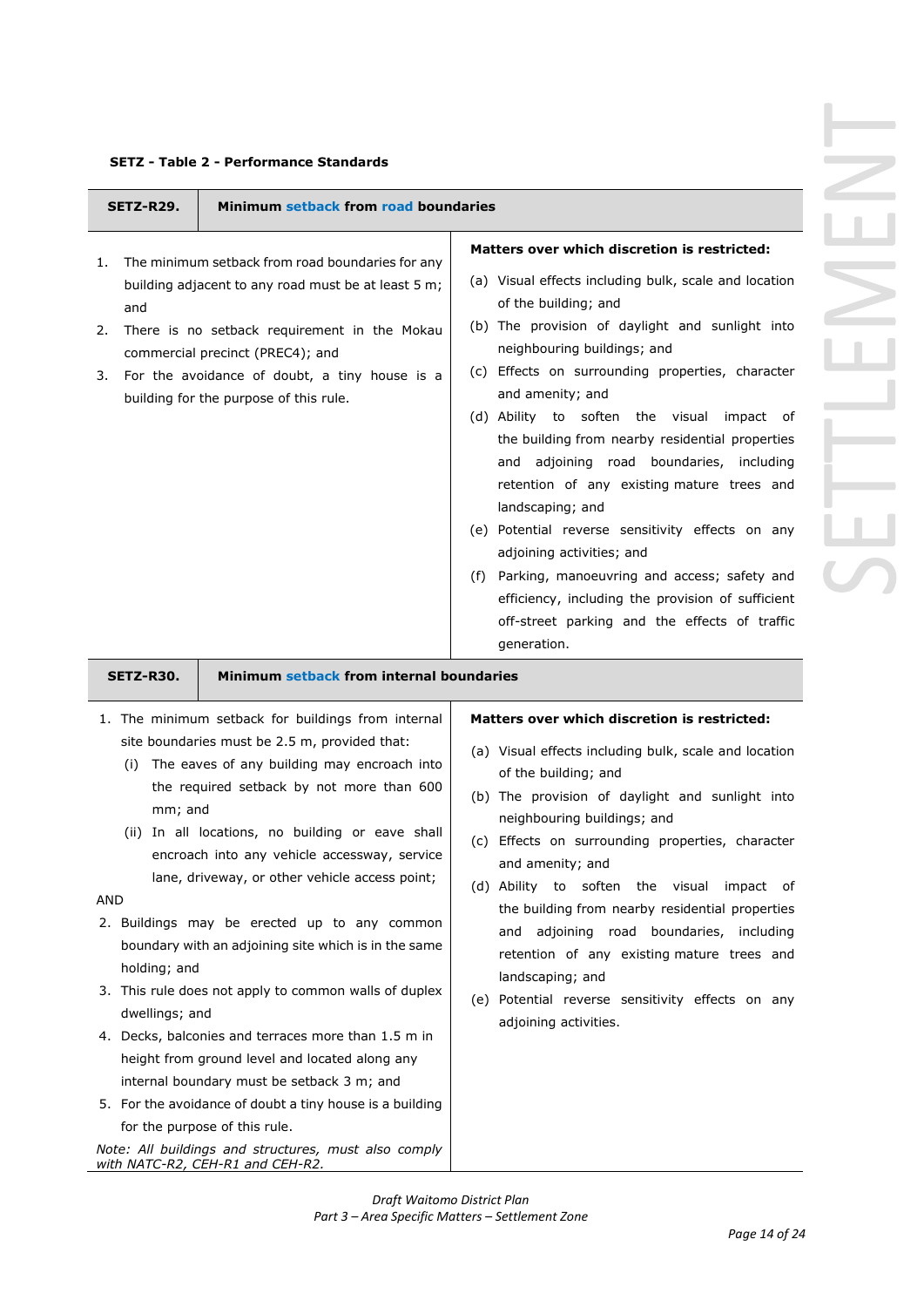|     | Where the activity is RDIS, the matters over                                                                 |
|-----|--------------------------------------------------------------------------------------------------------------|
|     | which discretion is restricted for SETZ-R31.1<br>are listed in CE-R4.                                        |
|     | Where the activity is RDIS, the matters over                                                                 |
|     | which discretion is restricted for SETZ-R31.2                                                                |
|     | are listed in NFL-R4.                                                                                        |
|     | Where the activity is RDIS, the matters over<br>which discretion is restricted for SETZ-R31.3                |
|     | are:                                                                                                         |
|     | (a) Visual effects including bulk, scale and location of<br>the structure; and                               |
|     | (b) The provision of daylight and sunlight into<br>neighbouring buildings; and                               |
| (c) | Effects on surrounding properties, character and<br>amenity; and                                             |
|     | (d) Ability to soften the visual impact of the structure<br>from nearby residential properties and adjoining |
|     | road boundaries, including retention of any<br>existing mature trees and landscaping; and                    |

(e) Potential reverse sensitivity effects on any adjoining activities.

**SETZ-R31. Height**

ground level.

1. In Te Waitere, Kinohaku, Marokopa, Awakino, Mokau and Taharoa, structures must not exceed 8 m in height as measured from ground level; and 2. In Aria, structures must not exceed 8 m in height

3. In Maniaiti/Benneydale and Hangatiki, structures must not exceed 10 m in height as measured from

as measured from ground level; and

**SETZ – R32. Height in relation to boundary**

| 1. No structure or stored materials shall penetrate a |
|-------------------------------------------------------|
| recession plane at right angles to a boundary         |
| inclined inwards and upwards at an angle of 45°       |
| from 3 m above the ground level of the road or        |
| internal boundaries of a site. See Figure - SETZ 1,   |
| provided that:                                        |

(i) Where an internal boundary of a site abuts a driveway or right of way the recession plane may be measured from points 3 m above the furthest boundary of the drive way or right of way.

**Matters over which discretion is restricted:** 

- (a) Visual effects including bulk, scale and location of the structure or materials; and
- (b) The provision of daylight and sunlight into neighbouring buildings; and
- (c) Effects on surrounding properties, privacy, character and amenity; and
- (d) Ability to soften the visual impact of the structure or materials from nearby residential properties and adjoining road boundaries, including retention of any existing mature trees and landscaping; and
- (e) Potential reverse sensitivity effects on any adjoining activities.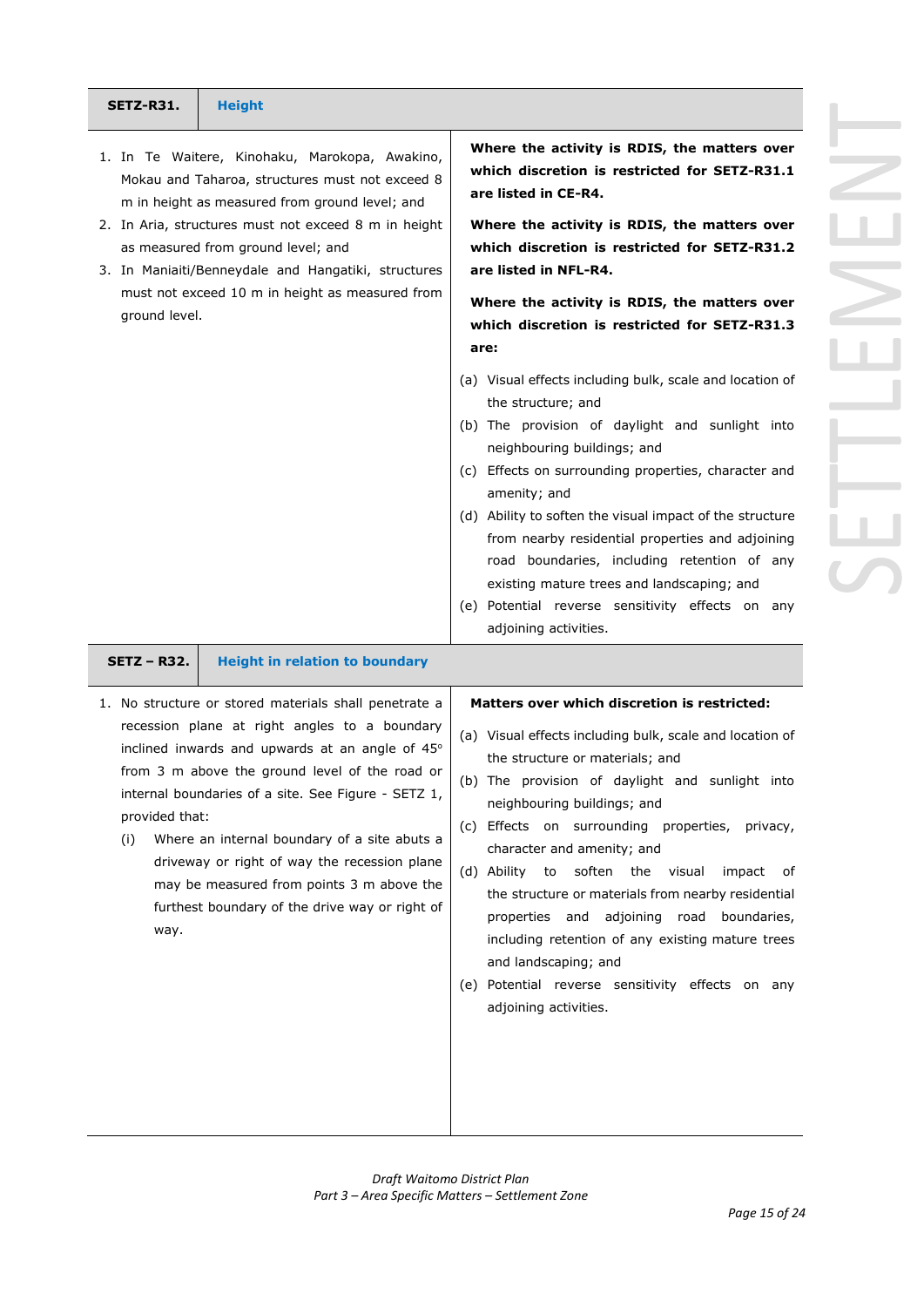#### **Figure – SETZ 1 – Height in relation to boundary**



#### **SETZ-R33. Screening of site boundaries**

- 1. The activities listed in PREC4-R3 to PREC4-R12 and SETZ-R9 – SETZ-R16 and SETZ-R20 to SETZ-R21 must comply with the following:
	- (i) Where an activity has an internal site boundary that adjoins a site containing a residential activity or a vacant site, the internal boundary of the site adjoining the residential activity or a vacant site must be screened by a solid fence or wall 2 m in height as measured from ground level; and
	- (ii) Except in PREC4, where a site adjoins a road, the road boundary must be landscaped to a minimum depth of 2 m, except for the required access and egress points. The landscaping must consist of either grass and/or a combination of groundcovers, shrubs and/or trees.

#### **Matters over which discretion is restricted:**

- (a) Visual effects including bulk, scale and location of the building or activity; and
- (b) Other methods employed to soften the visual impact of the building, building or activity from the adjoining site or road; and
- (c) Topographical and geographical features affecting the ability to provide the required fencing or landscaping; and
- (d) Species of plants and height at time of planting; and
- (e) The extent to which the key moves in the relevant Town Concept Plan have been considered and provided for.

| SETZ-R34.                       | <b>Hours of operation</b>                                                                                                                                                                                                                                                                                                                  |                                                                                                                                                                                                                                                                                                                                                                                                                                                                                                                                                                                                                              |
|---------------------------------|--------------------------------------------------------------------------------------------------------------------------------------------------------------------------------------------------------------------------------------------------------------------------------------------------------------------------------------------|------------------------------------------------------------------------------------------------------------------------------------------------------------------------------------------------------------------------------------------------------------------------------------------------------------------------------------------------------------------------------------------------------------------------------------------------------------------------------------------------------------------------------------------------------------------------------------------------------------------------------|
| 1.<br>2.<br>unloading of goods. | The activities listed in SETZ-R9 to SETZ-R15 and<br>SETZ-R20 must not operate outside the hours of<br>Monday to Sunday 7am - 8pm, including the<br>loading and unloading of goods; and<br>The activities listed in PREC4-R4 to PREC4-R12<br>must not operate outside the hours of Monday to<br>Sunday 7am - 9pm, including the loading and | Matters over which discretion is restricted:<br>(a) The layout, design and location of activities on the<br>site, including parking areas, loading areas and<br>outdoor seating areas; and<br>The time and duration of the noise effect and the<br>(b)<br>anticipated noise level; and<br>Effects on surrounding properties, character and<br>(c)<br>amenity; and<br>(d) Whether the scale, intensity and character of<br>the activity is appropriate in the context of<br>the site and receiving environment; and<br>extent to which topographical<br>(e)<br>The<br>and<br>geographical features, landscaping and screening |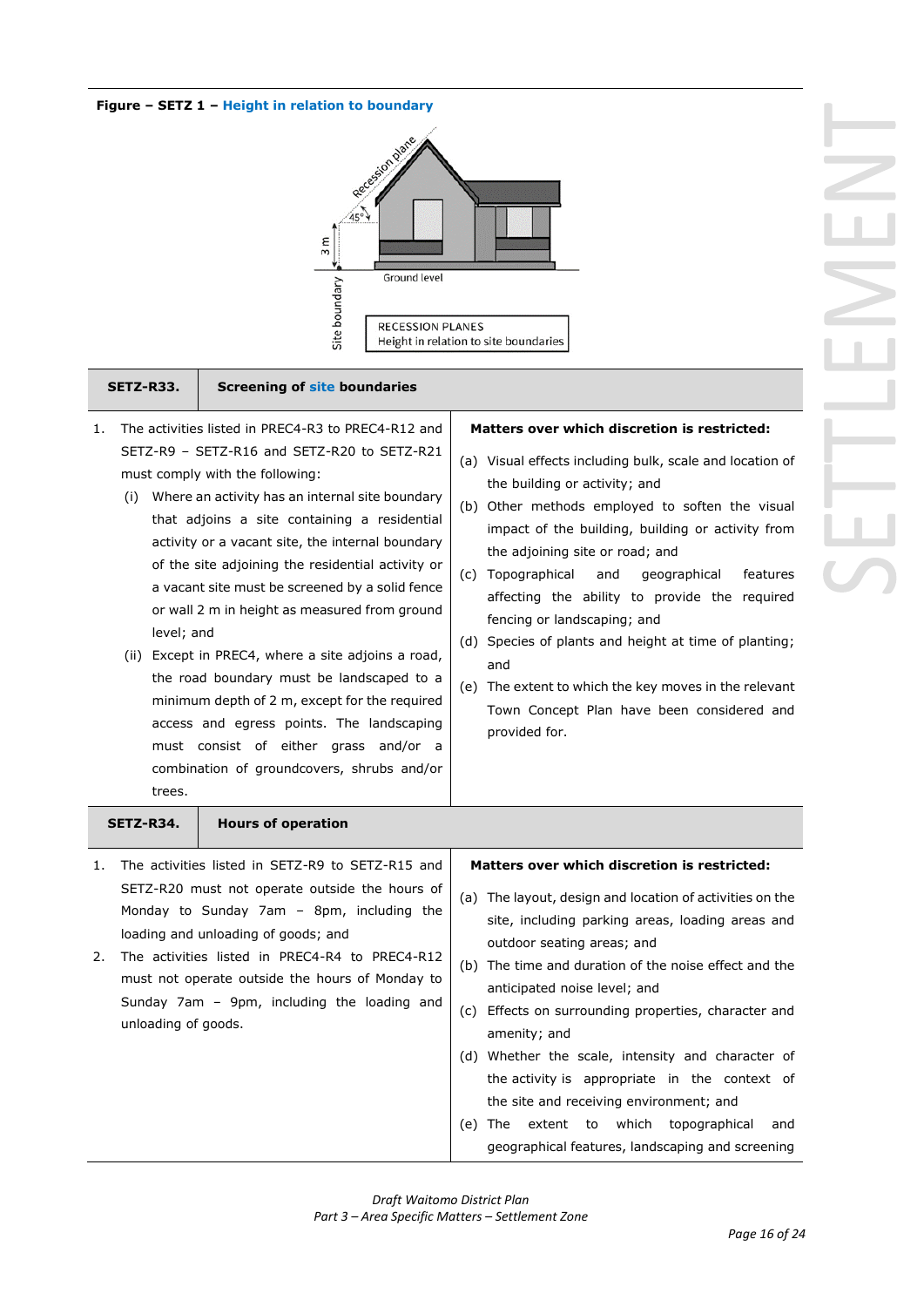|                         |                                                                                                                                                                                                                                                         | on the site will assist in the management of                                                                                                                                                                                                                                                                                                                                                                                                                                                                                                                                                                                                                                  |
|-------------------------|---------------------------------------------------------------------------------------------------------------------------------------------------------------------------------------------------------------------------------------------------------|-------------------------------------------------------------------------------------------------------------------------------------------------------------------------------------------------------------------------------------------------------------------------------------------------------------------------------------------------------------------------------------------------------------------------------------------------------------------------------------------------------------------------------------------------------------------------------------------------------------------------------------------------------------------------------|
|                         |                                                                                                                                                                                                                                                         | effects.                                                                                                                                                                                                                                                                                                                                                                                                                                                                                                                                                                                                                                                                      |
| SETZ-R35.               | <b>Maximum floor space within PREC4</b>                                                                                                                                                                                                                 |                                                                                                                                                                                                                                                                                                                                                                                                                                                                                                                                                                                                                                                                               |
| ı.                      | The maximum floor space used for permitted<br>activities listed in PREC4-R4 to PREC4-R12 must not<br>exceed 250 m <sup>2</sup> gross floor area per site.                                                                                               | Matters over which discretion is restricted:<br>(a) Parking, manoeuvring and access; safety and<br>efficiency, including the provision of sufficient off-<br>street parking and the effects of traffic<br>generation; and<br>(b) The layout, design and location of activities on the<br>site, including parking areas, loading areas and<br>vehicle access points; and<br>(c) Whether the scale, intensity and character of<br>the activity is appropriate in the context of<br>the site and receiving environment; and<br>(d) Effects on surrounding properties, character and<br>amenity; and<br>(e) Potential reverse sensitivity effects on any<br>adjoining activities. |
| SETZ-R36.               | <b>Site layout</b>                                                                                                                                                                                                                                      |                                                                                                                                                                                                                                                                                                                                                                                                                                                                                                                                                                                                                                                                               |
| SETZ-R37.               | 1. For activities listed in PREC4-R3 to PREC4-R12 and<br>SETZ-R9 to SETZ-R16, the main public entrance<br>into a building must be orientated so that is parallel<br>to the road boundary of the site.<br><b>Residential based visitor accommodation</b> | Matters over which discretion is restricted:<br>$(a)$ The<br>ability<br>to<br>provide<br>opportunities<br>for<br>landscaping; and<br>(b) The extent to which the key moves in the relevant<br>Town Concept Plan have been considered and<br>provided for; and<br>(c) The extent to which the proposed landscaping is<br>able to soften the visual impact of the building;<br>and<br>(d) The location of parking and loading areas; and<br>(e) Visibility of the public entrance of the building<br>from the road.                                                                                                                                                             |
| ı.                      | The maximum occupancy must not exceed six                                                                                                                                                                                                               | Matters over which discretion is restricted:                                                                                                                                                                                                                                                                                                                                                                                                                                                                                                                                                                                                                                  |
| guests at any one time. |                                                                                                                                                                                                                                                         | The effect on surrounding properties, character<br>(a)<br>and amenity; and<br>Parking, manoeuvring and access; safety and<br>(b)<br>efficiency, including the provision of sufficient<br>off-street parking and the effects of traffic<br>generation; and<br>Potential reverse sensitivity effects on any<br>(C)<br>adjoining activities.                                                                                                                                                                                                                                                                                                                                     |

*Draft Waitomo District Plan Part 3 – Area Specific Matters – Settlement Zone*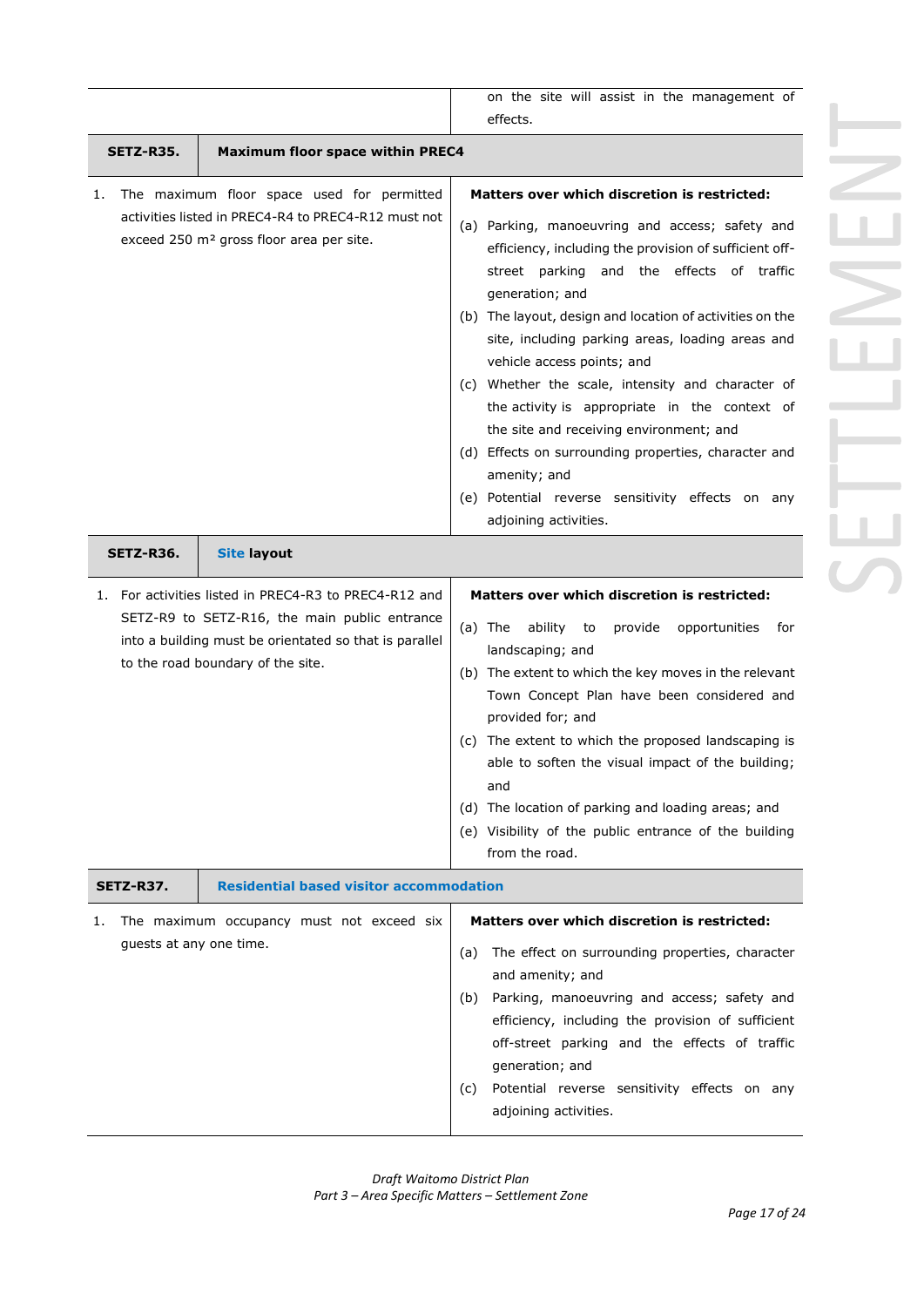or

AND

Structures.

proposed to be located within:

70km/hour; or

speed limit is greater than 70km/hour; or

demonstrate compliance with this rule; and *3.* This rule does not apply to any item of historic heritage listed in **SCHED1** - Heritage Buildings and

#### **SETZ-R38. Noise insulation for noise sensitive activities**

- 1. All new buildings accommodating noise sensitive activities must be insulated to achieve a noise level of 40dB LAeq inside habitable rooms where it is (i) 40 m of State Highway 3 (as measured from the edge of the carriageway) where the posted speed limit is equal to or less than 70km/hour; (ii) 20 m of State Highway 37 or 30 (as measured from the edge of the carriageway) where the posted speed limit is equal to or less than (iii) 80 m of State Highway 3 (as measured from the edge of the carriageway) where the posted (iv) 40 m of State Highway 37 or 30 (as measured from the edge of the carriageway) where the posted speed limit is greater than 70km/hour; 2. A report from an experienced acoustic practitioner must be submitted at the time of application to **Matters over which discretion is restricted:**  (a) The time and duration of the noise effect and the impact of any vibration; and (b) The extent to which the activity can be relocated to meet setback requirements; and (c) The layout, design and location of the activity, including consideration of wind and climate patterns and the ability to maintain on-site amenity; and (d) Topographical and geographical features affecting the receiving environment in respect of vibration and noise; and (e) Outcomes of the acoustic report.
- **SETZ-R39. Maximum height of fences and freestanding walls** 1. No fences, walls or a combination of these structures, whether they are separate or joined together, must not exceed 2 m in height as measured from ground level. **Matters over which discretion is restricted:** (a) Visual effects including bulk, scale and location of the structure; and (b) Other methods employed to soften the visual impact of the structure from the adjoining site or road; and (c) Topographical and geographical features affecting the ability to provide the required fencing. **SETZ-R40. Maximum building coverage** 1. The maximum total building coverage on a site must not exceed 35% of the net site area. **Activity status where compliance is not achieved: DIS**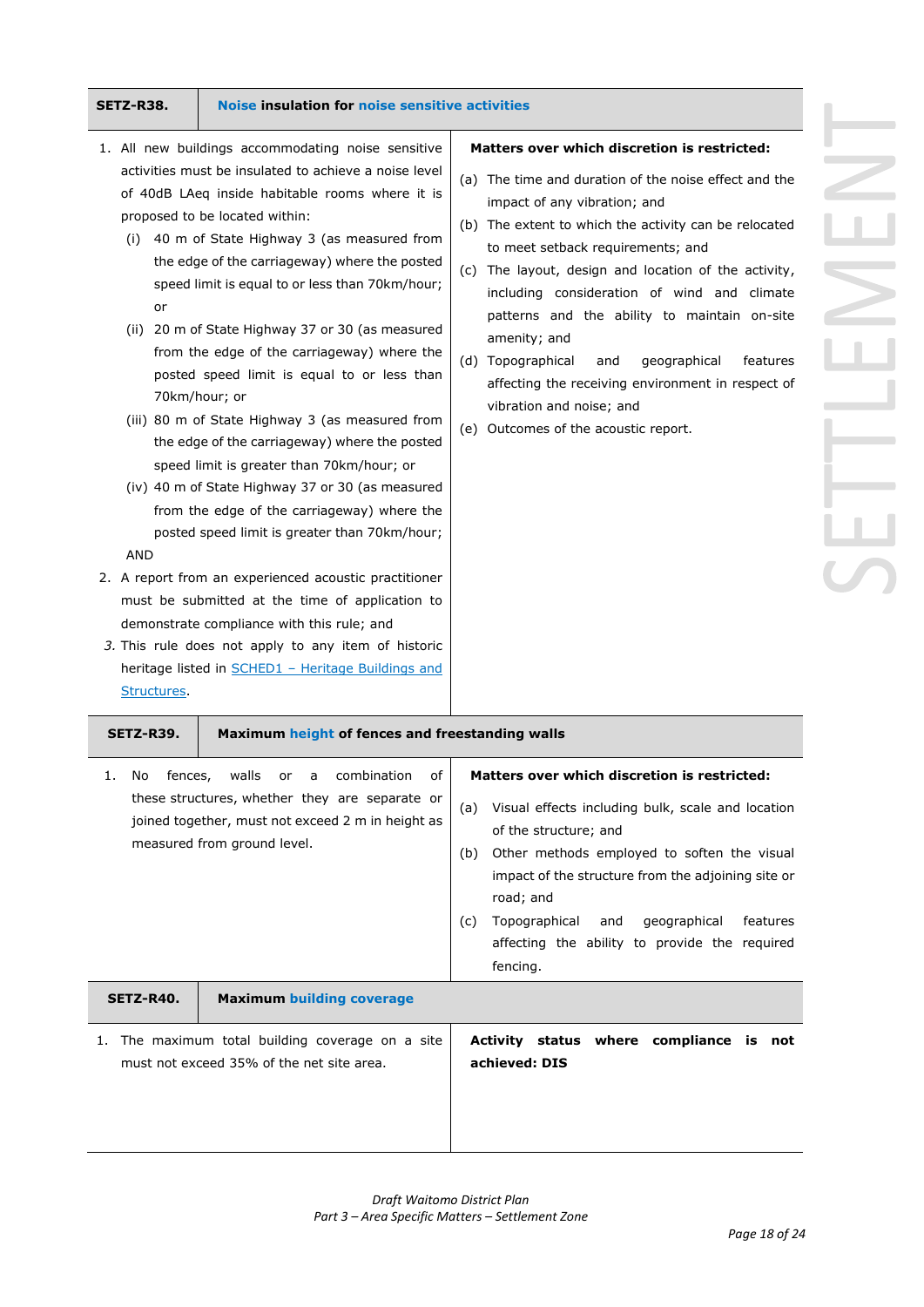|           | SETZ-R41.                                               |                                                                                                                                                                                                                                                                                                                                                                                                                                                                                                                                                                                                                                                                                                                                | Maximum number of residential units - sites serviced by wastewater reticulation |
|-----------|---------------------------------------------------------|--------------------------------------------------------------------------------------------------------------------------------------------------------------------------------------------------------------------------------------------------------------------------------------------------------------------------------------------------------------------------------------------------------------------------------------------------------------------------------------------------------------------------------------------------------------------------------------------------------------------------------------------------------------------------------------------------------------------------------|---------------------------------------------------------------------------------|
| <b>OR</b> | the site; and<br>area; or<br>area is provided per unit. | 1. One residential unit per 450 $m2$ of net site area,<br>except sites less than 450 m <sup>2</sup> existing on (date of<br>plan notification) may erect one residential unit on<br>2. Either one tiny house or one minor residential unit<br>3. One set of duplex dwellings per 800 $m2$ of net site<br>4. A co-housing development comprising of no more<br>than 6 household units where 400 $m2$ of net site<br>area is provided per residential unit; or<br>5. A tiny house development comprising of no more<br>than 6 tiny houses where 200 $m2$ of net site area is<br>provided per tiny house; or<br>6. A papakāinga development comprising of no more<br>than 6 papakāinga units where 200 m <sup>2</sup> of net site | Activity status where compliance is not<br>achieved: DIS                        |
|           | SETZ-R42.                                               | reticulation                                                                                                                                                                                                                                                                                                                                                                                                                                                                                                                                                                                                                                                                                                                   | Maximum number of residential units - sites not serviced by wastewater          |
| 0R        | and<br>area; or<br>4. Co-housing,                       | 1. One residential unit per 2500 $m2$ of net site area;<br>2. Either one tiny house or one minor residential unit<br>3. One set of duplex dwellings per 2500 m <sup>2</sup> of net site<br>papakānga<br>tiny<br>house<br>and<br>developments of no more than 6 residential<br>units/tiny houses respectively, must be on a site of<br>sufficient size to contain the treatment and disposal<br>of wastewater and stormwater resulting from any<br>development within the site boundaries.                                                                                                                                                                                                                                      | Activity status where compliance is not<br>achieved: DIS                        |
|           | SETZ-R43.                                               | tiny house developments                                                                                                                                                                                                                                                                                                                                                                                                                                                                                                                                                                                                                                                                                                        | Minimum outdoor service space - papakainga, co-housing, compact housing and     |
| 1.        |                                                         | Each development must provide one communally<br>accessible outdoor service space with a minimum<br>area of 10 m <sup>2</sup> which must be screened so that it<br>is not visible from the road boundary of the site.                                                                                                                                                                                                                                                                                                                                                                                                                                                                                                           | Activity status where compliance is not<br>achieved: DIS                        |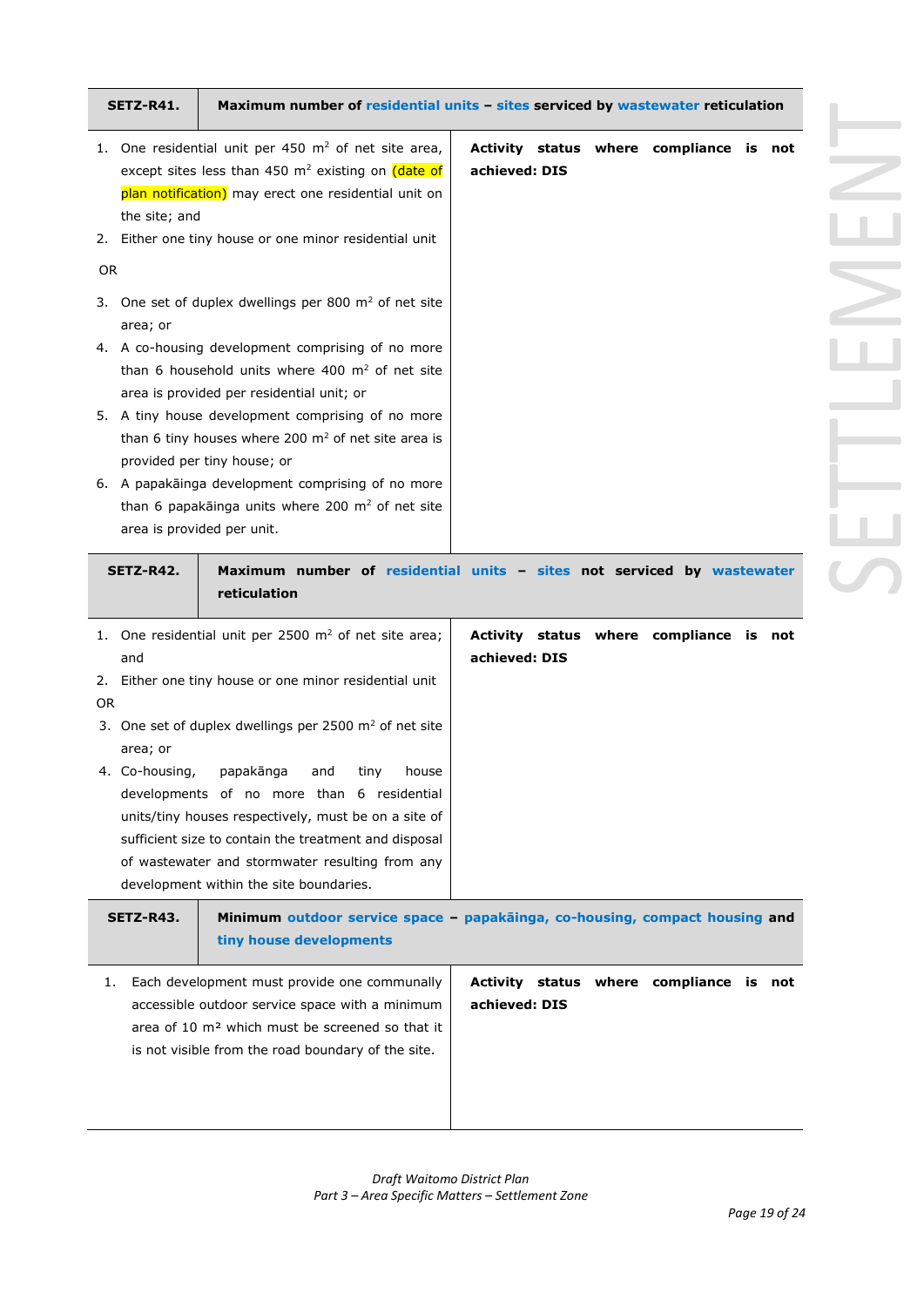|    | SETZ-R44.  | <b>Servicing</b>                                         |               |  |                                         |  |
|----|------------|----------------------------------------------------------|---------------|--|-----------------------------------------|--|
| 1. |            | Where a connection to the Council's reticulated          |               |  |                                         |  |
|    |            | water supply system is not available, all                |               |  | Activity status where compliance is not |  |
|    |            | developments must have an independent potable            | achieved: DIS |  |                                         |  |
|    |            | water supply for activities on the site; and             |               |  |                                         |  |
| 2. |            | Where a connection to the Council's reticulated          |               |  |                                         |  |
|    | wastewater | system is<br>not available,<br>all                       |               |  |                                         |  |
|    |            | developments must be on a site of sufficient size        |               |  |                                         |  |
|    |            | to contain the treatment and disposal of                 |               |  |                                         |  |
|    |            | wastewater resulting from any development                |               |  |                                         |  |
|    |            | within the site boundaries; and                          |               |  |                                         |  |
| 3. |            | All developments must be on a site of sufficient         |               |  |                                         |  |
|    |            | size to enable on site detention and disposal of         |               |  |                                         |  |
|    |            | stormwater (as measured in a 10% AEP); and               |               |  |                                         |  |
| 4. |            | Where water is not supplied by Council or a              |               |  |                                         |  |
|    |            | private community supply, each site must provide         |               |  |                                         |  |
|    |            | access to a water supply for firefighting purposes       |               |  |                                         |  |
|    | that is:   |                                                          |               |  |                                         |  |
|    | (i)        | Accessible to firefighting equipment; and                |               |  |                                         |  |
|    |            | (ii) Between 6 and 90 metres from any building           |               |  |                                         |  |
|    |            | housing a residential activity on the site; and          |               |  |                                         |  |
|    |            | (iii) Located on the site except where the               |               |  |                                         |  |
|    |            | specified volume or flow of water is in a                |               |  |                                         |  |
|    |            | water body that is within the required                   |               |  |                                         |  |
|    |            | distances; and                                           |               |  |                                         |  |
|    |            | (iv) Either stores at least 45,000 litres of water       |               |  |                                         |  |
|    |            | or provides at least 25 litres of water per              |               |  |                                         |  |
|    |            | second for 30 minutes.                                   |               |  |                                         |  |
|    |            | Note: See SNZ PAS 4509:2008 New Zealand Fire             |               |  |                                         |  |
|    |            | Service Firefighting Water Supplies Code of Practice for |               |  |                                         |  |
|    |            | further information about managing fire risk and         |               |  |                                         |  |
|    |            | storage of water for firefighting purposes.              |               |  |                                         |  |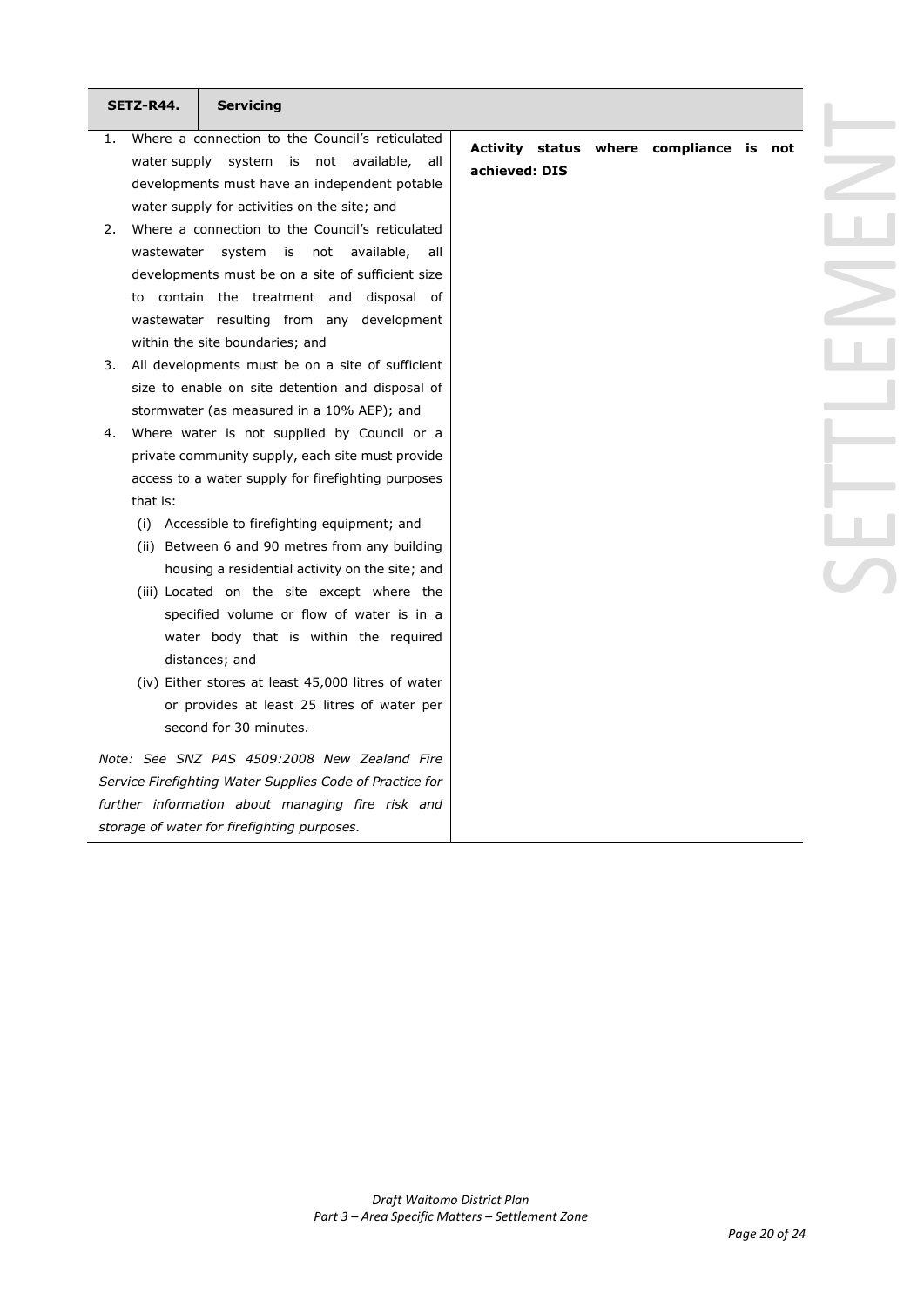# **AREA SPECIFIC MATTERS Settlement Zone**

# **Mokau Commercial Precinct (PREC4)**

### **SETZ - Table 3 – Activities Rules – Mokau commercial precinct (PREC4)**

| The rules in this table only apply within the Mokau commercial precinct (PREC4) |                                                                                                                                   |  |  |  |
|---------------------------------------------------------------------------------|-----------------------------------------------------------------------------------------------------------------------------------|--|--|--|
| PREC4-R1.                                                                       | Residential units, minor residential units, duplex dwellings and show homes                                                       |  |  |  |
| PREC4-R2.                                                                       | <b>Residential based visitor accommodation</b>                                                                                    |  |  |  |
| PREC4-R3.                                                                       | <b>Visitor accommodation</b>                                                                                                      |  |  |  |
| PREC4-R4.                                                                       | Retail activities including pop up shops                                                                                          |  |  |  |
| PREC4-R5.                                                                       | <b>Commercial services and indoor fitness centres</b>                                                                             |  |  |  |
| PREC4-R6.                                                                       | Cafes, restaurants, clubrooms and licensed premises, coffee carts and food trucks                                                 |  |  |  |
| PREC4-R7.                                                                       | <b>Tourism facilities</b>                                                                                                         |  |  |  |
| PREC4-R8.                                                                       | <b>Healthcare facilities and emergency service facilities</b>                                                                     |  |  |  |
| PREC4-R9.                                                                       | Educational facilities and community facilities, libraries and museums                                                            |  |  |  |
| <b>PREC4-R10.</b>                                                               | Hire of motorised and non-motorised vehicles and recreational equipment and<br>ancillary repair of vehicles/equipment being hired |  |  |  |
| <b>PREC4-R11.</b>                                                               | <b>Theatres and cinemas</b>                                                                                                       |  |  |  |
| <b>PREC4-R12.</b>                                                               | Motor vehicle repair garages                                                                                                      |  |  |  |
| <b>PREC4-R13.</b>                                                               | Accessory buildings ancillary to any permitted activity                                                                           |  |  |  |
| PREC4-R14.                                                                      | Construction, additions and alteration of buildings for any permitted activity                                                    |  |  |  |
| <b>Activity status: PER</b><br>Activity status where compliance is not          |                                                                                                                                   |  |  |  |

### **Where:**

- 1. All of the performance standards in SETZ –Table 2 are complied with; and
- 2. Show homes are subject to the same requirements as a residential unit.

**achieved with SETZ-R29 to SETZ-R39: RDIS**

**Activity status where compliance is not achieved with SETZ-R40 to SETZ-44: DIS** 

**Where the activity is RDIS, the matters over which discretion is restricted are:**

(a) The matters of discretion associated with any performance standard which cannot be complied with in SETZ -Table 2.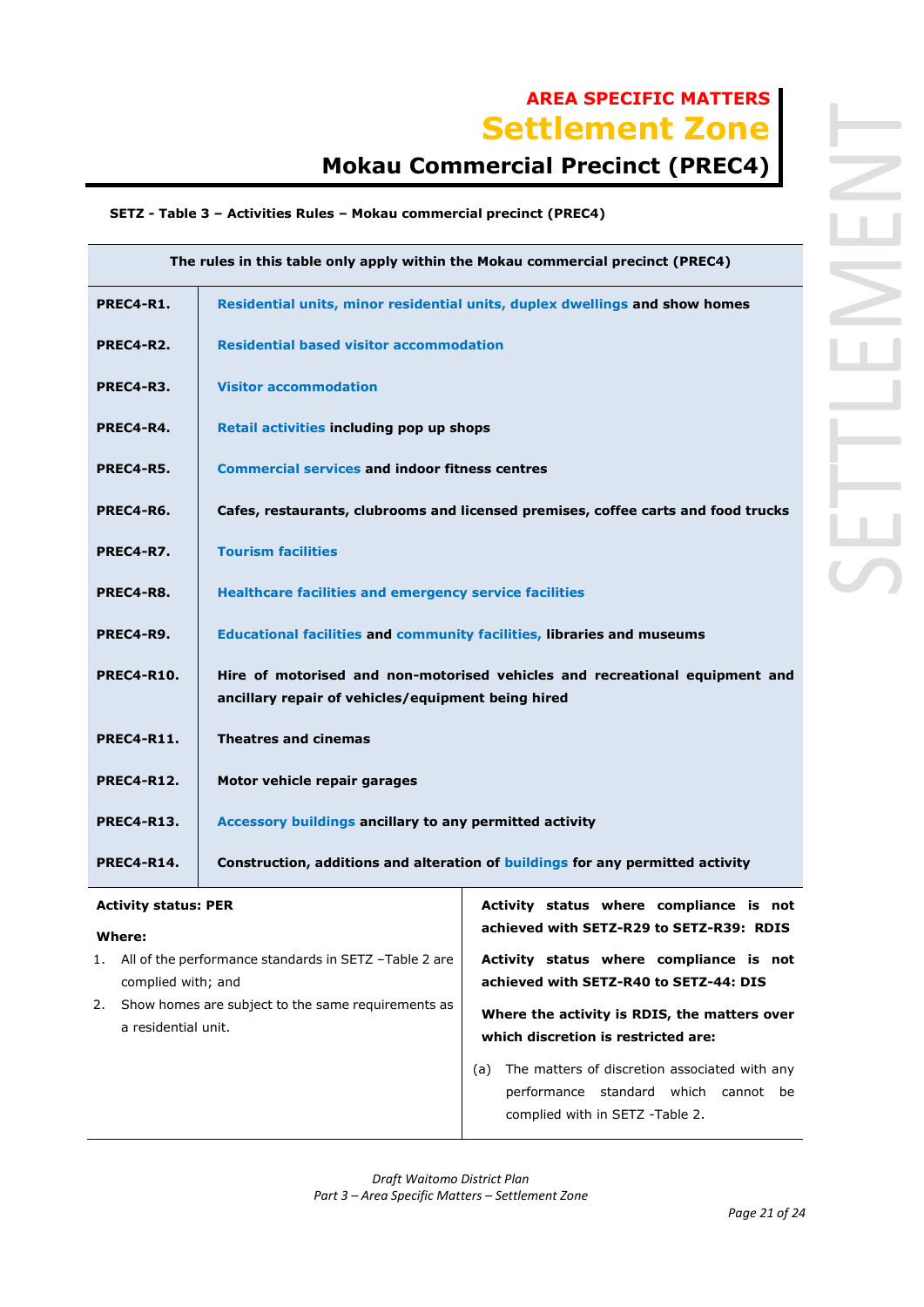| chapter.<br>apply.                    | Note: Where the building is listed in SCHED1 - Heritage<br><b>Buildings and Structures, also see the historic heritage</b><br>Note: The rules in the coastal environment chapter also                                                                                                                                                                                                                                                                                                                                                                                                                                              |                                                          |  |  |
|---------------------------------------|------------------------------------------------------------------------------------------------------------------------------------------------------------------------------------------------------------------------------------------------------------------------------------------------------------------------------------------------------------------------------------------------------------------------------------------------------------------------------------------------------------------------------------------------------------------------------------------------------------------------------------|----------------------------------------------------------|--|--|
| <b>PREC4-R15.</b>                     | <b>Home businesses</b>                                                                                                                                                                                                                                                                                                                                                                                                                                                                                                                                                                                                             |                                                          |  |  |
| <b>Activity status: PER</b>           |                                                                                                                                                                                                                                                                                                                                                                                                                                                                                                                                                                                                                                    | Activity status where compliance is not                  |  |  |
| Where:                                |                                                                                                                                                                                                                                                                                                                                                                                                                                                                                                                                                                                                                                    | achieved: DIS                                            |  |  |
| the home business; and                | 1. No more than two full time equivalent persons who<br>do not reside on the site are employed in the home<br>business, except in tiny house developments where<br>only the people living on the site can be engaged in                                                                                                                                                                                                                                                                                                                                                                                                            |                                                          |  |  |
| Holidays; and                         | 2. The hours of operation for the home business are<br>between 7am and 7pm Monday to Friday and<br>between 9am and 5pm Saturday, Sunday and Public                                                                                                                                                                                                                                                                                                                                                                                                                                                                                 |                                                          |  |  |
|                                       | 3. The home business and household(s) combined must<br>not generate more than 22 vehicle movements to the<br>site per 24 hour period; and                                                                                                                                                                                                                                                                                                                                                                                                                                                                                          |                                                          |  |  |
|                                       | 4. Any outdoor storage area must be screened from any                                                                                                                                                                                                                                                                                                                                                                                                                                                                                                                                                                              |                                                          |  |  |
| activities.<br><b>PREC4-R16.</b>      | road or public space; and<br>5. A home business may include home based child care<br>but must not be any of the following activities: Panel<br>beating, spray painting, motor vehicle repair or<br>wrecking, fibre glassing, activities involving heavy<br>vehicles, sheet metal work, wrought iron work,<br>activities involving scrap metal or demolition<br>materials or hazardous waste substances, activities<br>involving fish or meat processing, funeral parlours,<br>boarding or breeding kennels or catteries. In the<br>settlement zone these activities are <b>industrial</b><br><b>Housing and keeping of animals</b> |                                                          |  |  |
|                                       |                                                                                                                                                                                                                                                                                                                                                                                                                                                                                                                                                                                                                                    |                                                          |  |  |
| <b>Activity status: PER</b><br>Where: |                                                                                                                                                                                                                                                                                                                                                                                                                                                                                                                                                                                                                                    | Activity status where compliance is not<br>achieved: DIS |  |  |
|                                       | 1. The number of poultry must not exceed 5 per site<br>and must not include any roosters; and<br>2. Sites may be used for grazing of horses and farm<br>animals but pigs must not be kept; and<br>3. A maximum of two beehives are permitted per site                                                                                                                                                                                                                                                                                                                                                                              |                                                          |  |  |
| than 1000 $m2$ and;                   | only where the net site area is equal to or greater                                                                                                                                                                                                                                                                                                                                                                                                                                                                                                                                                                                |                                                          |  |  |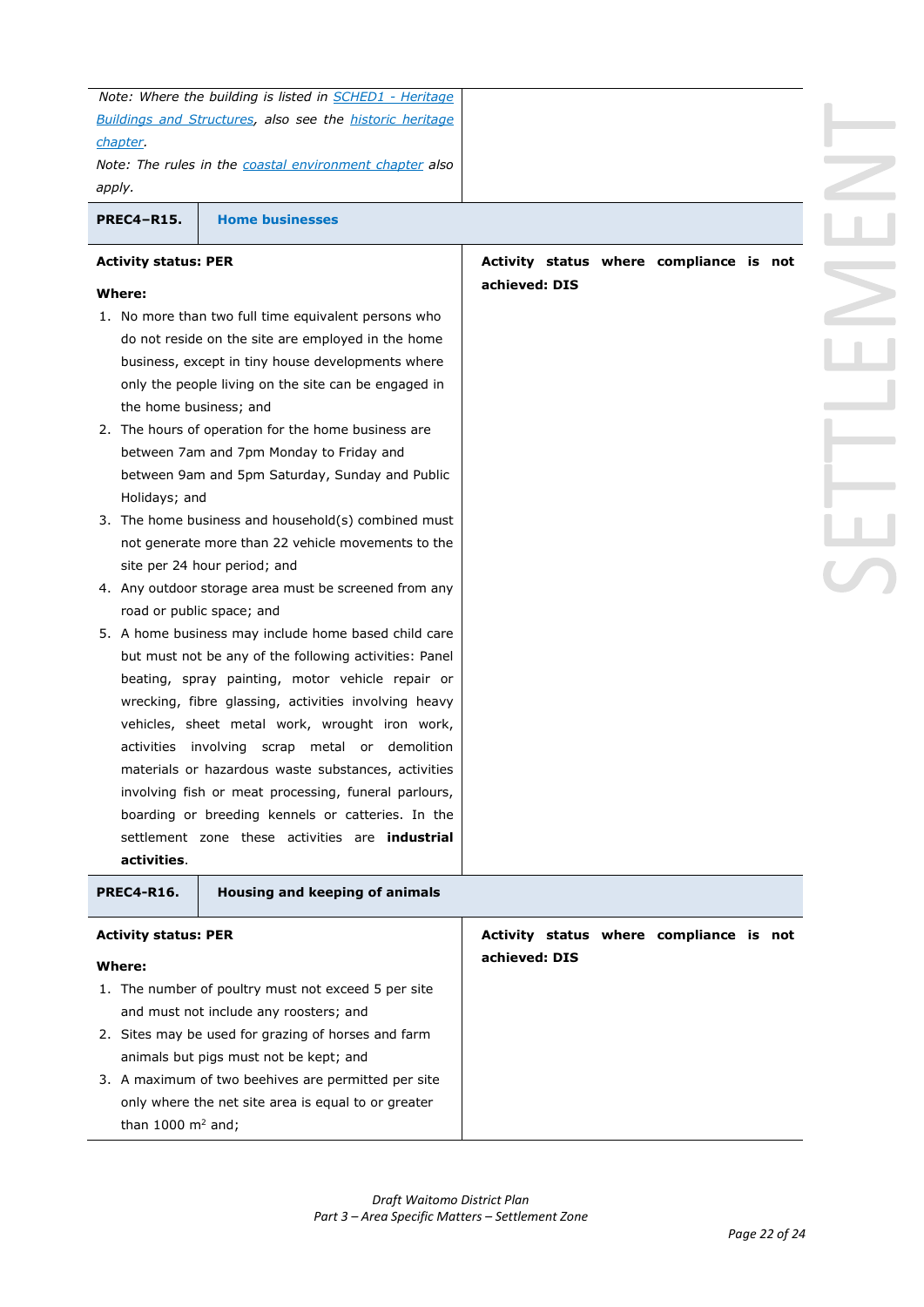- (i) The site is not adjacent to an educational facility or a community facility; and
- (ii) The beehive(s) are located at least 5 m from any site boundary.

| PREC4-R17.                  | Demolition and / or removal of buildings and structures |  |                                         |  |
|-----------------------------|---------------------------------------------------------|--|-----------------------------------------|--|
| <b>Activity Status: PER</b> |                                                         |  | Activity status where compliance is not |  |

**achieved: N/A**

*Note: Where the building is listed in SCHED1 - Heritage Buildings and Structures, see the historic heritage chapter.*

**PREC4-R18. Industrial activities** 

#### **Activity Status: RDIS**

#### **Matters over which discretion is restricted:**

- (a) The effect on streetscape, surrounding properties, character and amenity; and
- (b) The effects associated with layout, design and location of the activity, including noise, operating hours and outdoor storage; and
- (c) The level of on-site amenity provided including the use of design features and landscaping to improve interface with the pedestrian environment and the location of the main public entrance into the building; and
- (d) Adverse effects on the safe, efficient and effective operation of the road transport network, giving particular consideration to pedestrian and cyclist safety; and
- (e) Parking, manoeuvring and access; safety and efficiency, including the provision of sufficient off-street parking and the effects of traffic generation; and
- (f) The positive effects of repurposing the building or site; and
- (g) The extent to which the key moves in the Mokau Town Concept Plan have been considered and provided for; and
- (h) Potential reverse sensitivity effects on any adjoining activities; and
- (i) The matters of discretion associated with any performance standard which cannot be complied with in SETZ - Table 2.

#### **Activity status where compliance is not achieved: N/A**

| <b>PREC4-R19.</b> | Marae complex, co-housing, tiny house and papakainga developments |
|-------------------|-------------------------------------------------------------------|
| <b>PREC4-R20.</b> | Activities not otherwise listed in SETZ - Table 3-                |
|                   |                                                                   |

**Activity status: DIS Activity status where compliance is not achieved: N/A**

- **PREC1-R21. Fortified sites**
	- **PREC1-R22. Hazardous waste processing or disposal**